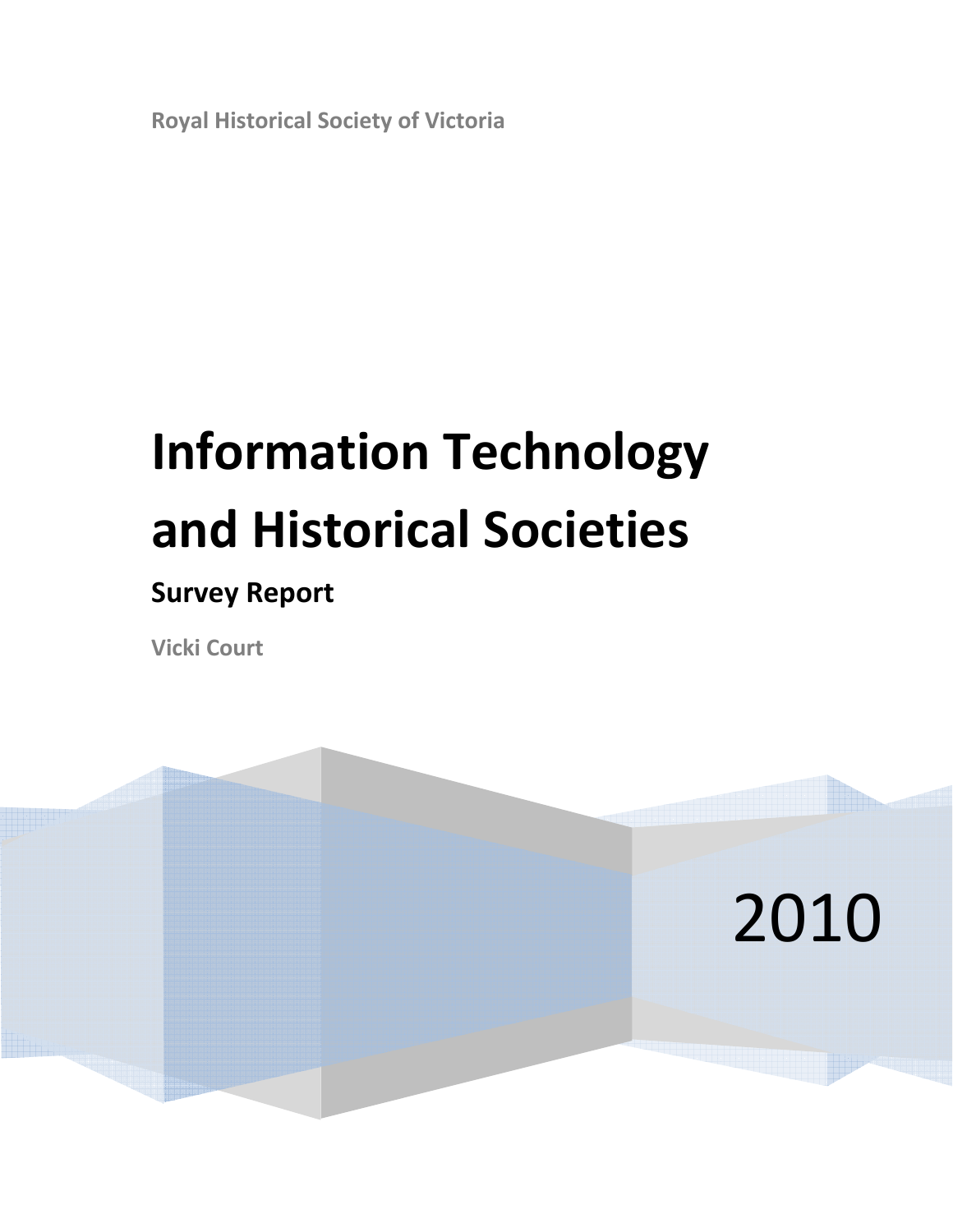# **Introduction**

Information technology can be described as the use of computers to retrieve, store and publish information. This report uses the results of questionnaires to indicate the extent of the uptake of computers and allied technology by groups such as historical societies in Victoria.

During the past 10 years computer technology has become more accessible for use in organisations such as historical societies and related organisations. The range of equipment has grown rapidly and equipment is becoming affordable for use by smaller groups. The number of people who regularly use computers at work and at home in Victoria has also increased. This survey report looks at the use of computer technology, particularly for collection management and communication, in RHSV affiliated organisations in 2010. It also compares the results with a similar survey undertaken in 2003.

In April 2010 a questionnaire on how societies / groups affiliated with the Royal Historical Society of Victoria (RHSV) use technology was sent to all affiliated societies. In July reminder emails were sent to groups who had not returned the questionnaire. One hundred and sixty-seven (167) completed surveys were returned.

| <b>Metropolitan</b> | 43  |
|---------------------|-----|
| <b>Regional</b>     | 117 |
| <b>State-wide</b>   |     |
| <b>Anonymous</b>    |     |

In June 2003 a questionnaire on how societies / groups affiliated with the RHSV use technology was sent to all affiliated societies. One hundred and twenty‐three (123) completed surveys were returned.

| <b>Metropolitan</b> | -35 |
|---------------------|-----|
| <b>Regional</b>     |     |
| State-wide          |     |

The aim of both questionnaires was to establish the extent to which computers are used in RHSV affiliated groups.

Survey questions sought to discover

- $\triangleright$  The type of equipment (hardware) used by groups
- $\triangleright$  The type of programs (software) used by groups, particularly for collection management
- $\triangleright$  The range of computer related projects undertaken by groups both at the organisation and at homes of members
- $\triangleright$  Backing up of computer files
- $\triangleright$  Problems associated with establishing and maintaining computer projects
- $\triangleright$  Future plans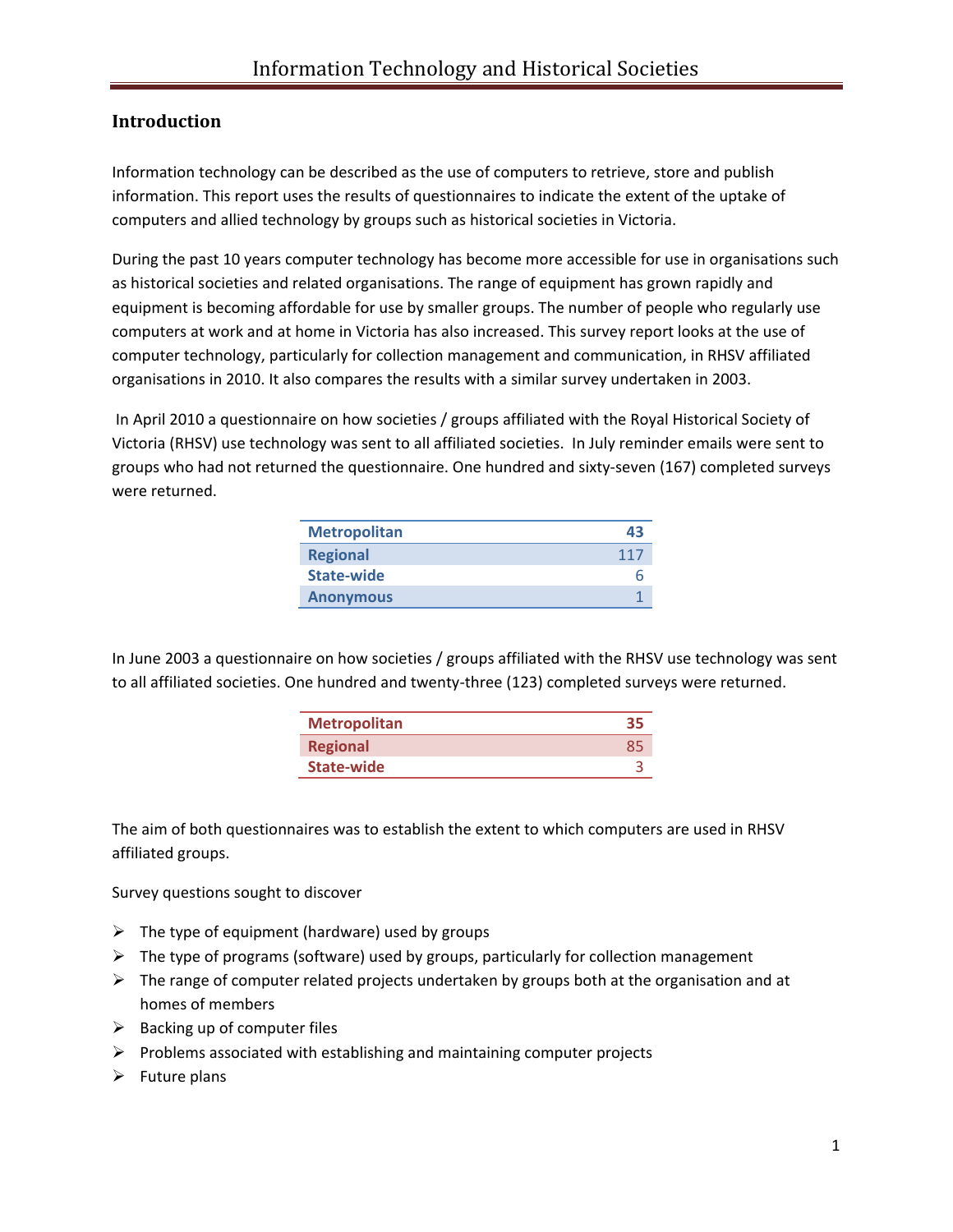A focus of the surveys was on how the groups use computers for collection management.

As the internet has changed the way people communicate in the twenty-first century, the surveys also looked at the extent to which groups are using the internet to promote their organisation and collection and also the extent to which email is used.

#### **Collecting the survey data**

- ¾ Copies of questionnaire were circulated to the RHSV affiliated groups with copies of *History News*
- $\triangleright$  A copy of the questionnaire was also available for downloading from the RHSV website
- $\triangleright$  Additional promotion of the questionnaire was via the History Victoria Support Group mc2 forum
- $\triangleright$  Email reminders were also circulated to groups who were late in returning surveys
- $\triangleright$  Surveys were either posted to the RHSV Office or returned via email

#### **Analysing the survey data**

- $\triangleright$  A DB/TextWorks database was prepared to collate the responses and analyse the data
- $\triangleright$  Each field related to a question and validation lists were created in fields for the responses nominated for each question
- $\triangleright$  Additional fields were added for comments relating to questions
- ¾ Data was collated by using the browse list for fields in the query screen to obtain the number of responses to options for each question
- $\triangleright$  Boolean operators were used to aid data analysis in some cases by comparing selected options from different fields
- $\triangleright$  A search for the total number of respondents for each question was also made
- $\triangleright$  Data was presented in table form and in most cases also included data from the 2003 survey
- $\triangleright$  Percentages were then calculated. Percentages used in this report are rounded to the nearest whole number
- $\triangleright$  If more than one response was possible for a question this information is provided beneath the table
- $\triangleright$  Respondents did not necessarily answer all the questions on the questionnaire
- ¾ A selection of the comments is provided after the *Responses to the questionnaire* section of the report

A detailed analysis of the data from the 2010 survey is provided in this report. When the same question occurred in the 2003 survey, data from that survey is also provided as a comparison.

As not all groups responded to the survey it is not possible to categorically state that the results reflect what is happening in the state. However, by comparing results from the 2003 survey with responses to the same questions in the 2010 survey it is possible to indicate trends in the use of information technology by groups.

Many of the survey respondents took time to make additional comments relating to specific questions or to the topic of the questionnaire as a whole.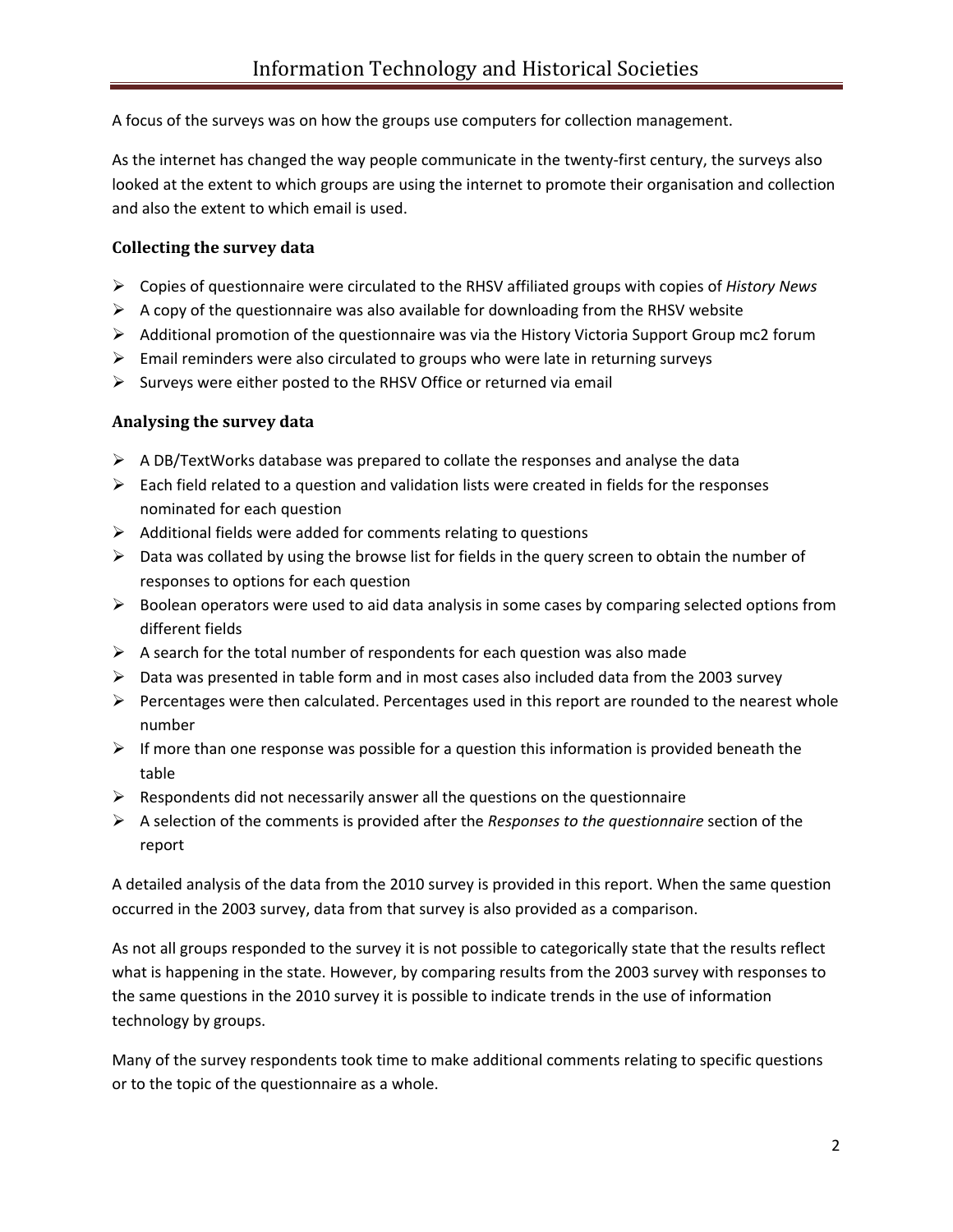The comments are including at the back of the report and fall into categories that help highlight many of the challenges still faced by groups wishing to use information technology for their projects.

These challenges include:

- $\triangleright$  Computer literacy of members
- $\triangleright$  Age of members
- $\triangleright$  Building in which collection is of is not housed
- $\triangleright$  Equipment
- $\triangleright$  Finance

Some general observations, both negative and positive complete this section.

A draft report of the 2010 survey results was prepared for the History Victoria Support Group Seminar Day at Hamilton in August 2010.

A summary of the draft report results was made available on the blog, *Information Technology and Local History* ‐ [http://itlochist.blogspot.com/search/label/IT%20survey.](http://itlochist.blogspot.com/search/label/IT%20survey)

Hopefully the data collected in this final report will assist those in planning the provision of practical assistance to groups to enable increased use of information technology for promoting and preserving local history.

The data in this report may also provide encouragement and ideas for groups undertaking computer projects.

I wish to thank the many groups who took the time to answer the questionnaire and shared their experiences whether or not they were undertaking computer projects.

Vicki Court

January 2011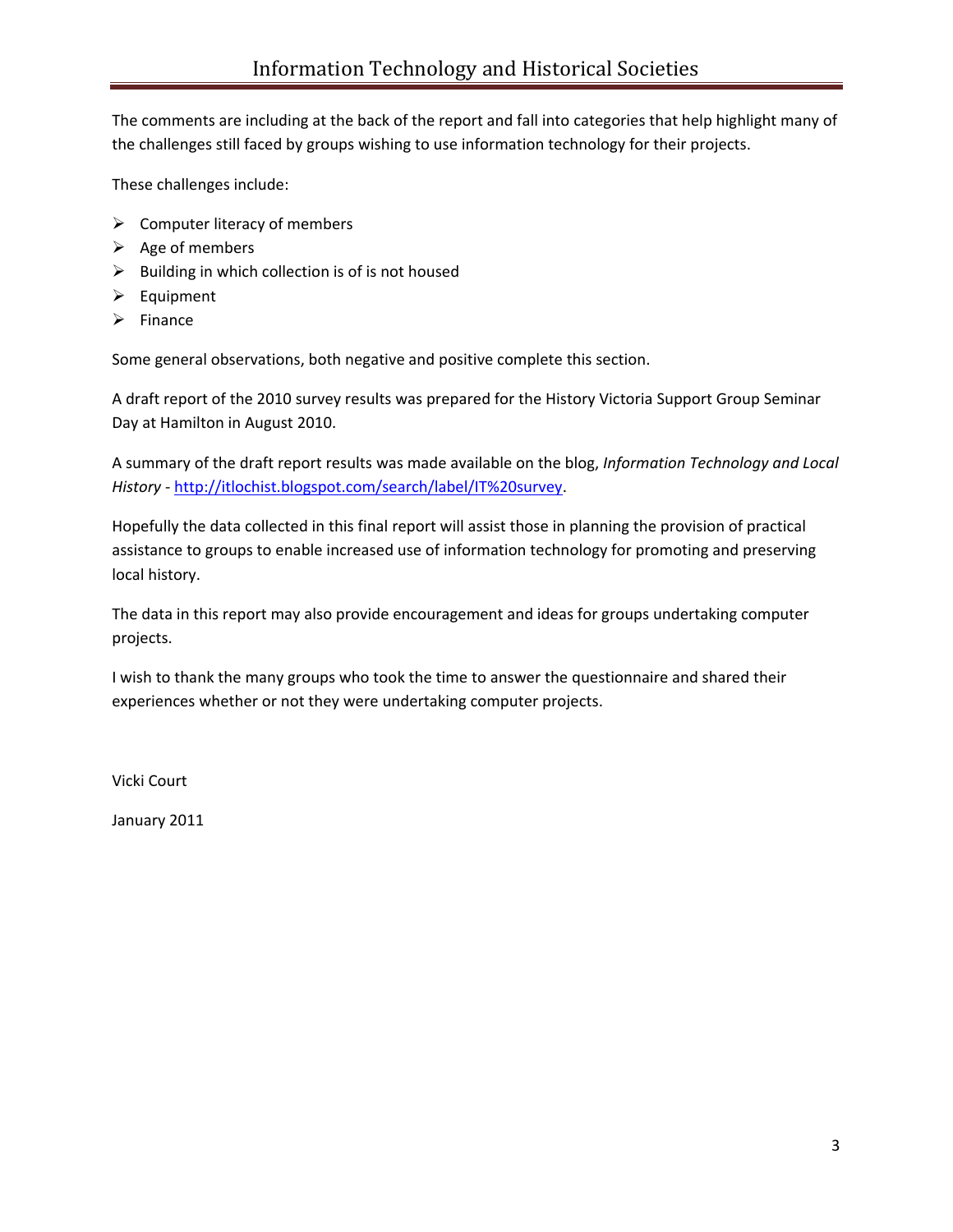# **Summary of results**

#### **Computers technology used by RHSV affiliated groups**

During the past seven years computer usage by groups has increased. Eighty-seven (87) per cent of groups responding to the 2010 questionnaire own a computer compared with seventy (70) per cent of the groups responding to the 2003 questionnaire that owned or had borrowed a computer.

Reasons for not having a computer in 2010 include:

- $\triangleright$  Use computers of another organisation (7)
- $\triangleright$  Do not have a collection or use collection in local library (4)
- $\triangleright$  Nowhere to store collection stored at a member's house
- $\triangleright$  No headquarters for organisation meet in members' homes
- $\triangleright$  Office bearers / members use own computers
- ¾ Members not interested
- $\triangleright$  Insufficient finance

Six groups currently without computers are planning to purchase a computer, printer and scanner

#### **Computer equipment**

Nine-two (92) per cent of respondents reported that their group used desk top computers, forty-one (41) per cent reported using laptops while thirty‐two (32) per cent reported using both desk top and laptop computers.

Inkjet printers continue to be the type of printer most commonly used by responding groups [seventy‐ six (76) per cent in 2010 compared with sixty-five (65) per cent in 2003] though an increasing percentage of responding groups are using laser printers [forty-four (44) per cent in 2010 compared with twentyeight (28) per cent in 2003].

Most groups with computers now own scanners with ninety (90) per cent of respondents having a scanner at the society.

CD‐ROM burners or DVD burners are now owned by seventy‐nine (79) per cent of responding groups with computers compared with forty-nine (49) per cent of respondents in 2003.

#### **Computer use**

Groups reported using computers at their organisation for

- ¾ Cataloguing collections [eighty‐six (86) per cent],
- $\triangleright$  Administration [seventy-five (75) per cent],
- $\triangleright$  Indexing [sixty-four (64) per cent] and for
- ¾ Publishing [sixty‐two (62) per cent

The percentage usage of computers for each of these tasks has increased since 2003.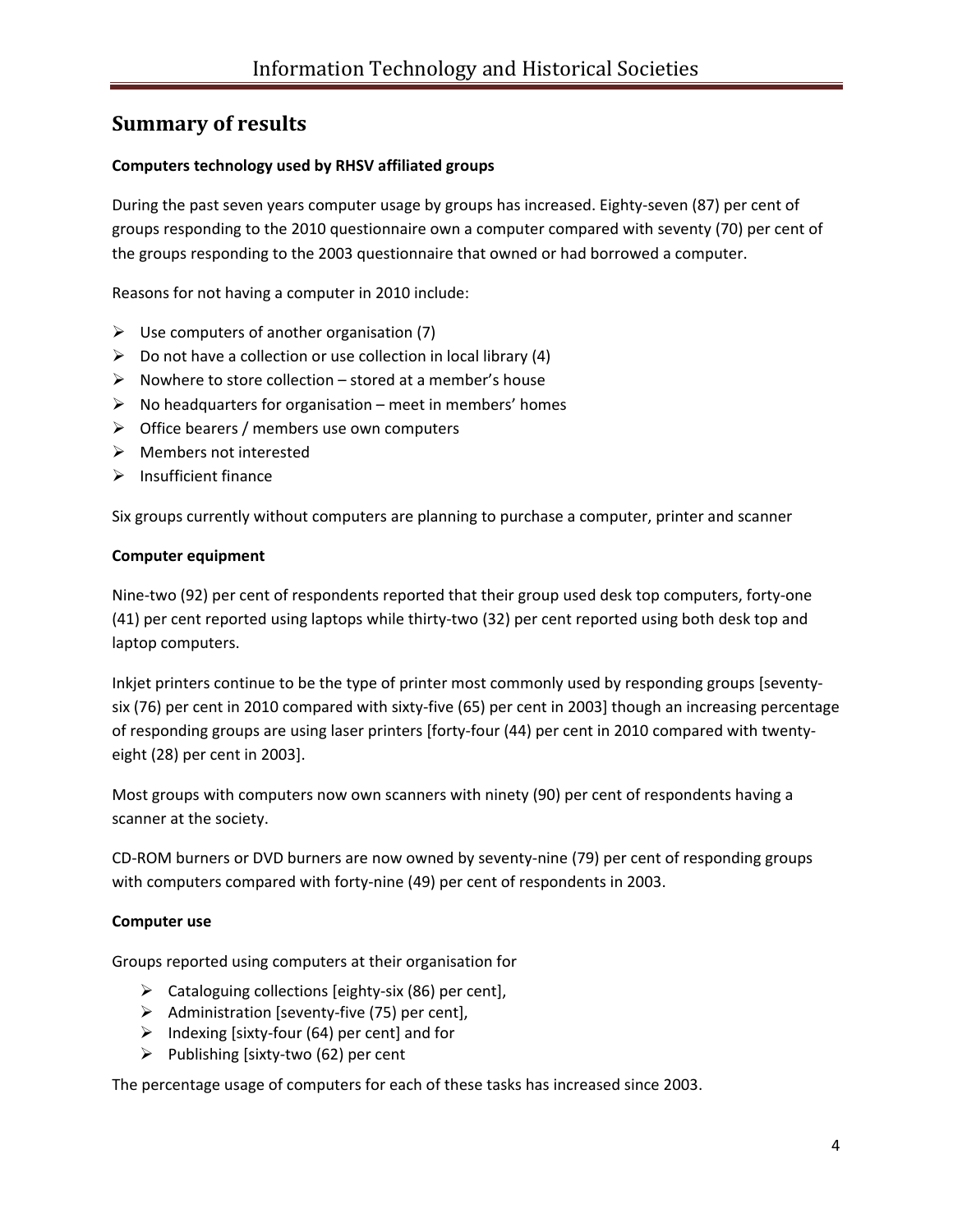Forty one (41) per cent of respondents reported having internet access at their organisation in 2010, an increase from eighteen (18) per cent in 2003.

Groups reported using members' computers at home for

- $\triangleright$  Administration [eighty-three (83) per cent],
- ¾ Internet access [eighty‐five (85) per cent] and for
- ¾ Publishing [seventy‐six (76) per cent

Although not specifically asked, a number of groups reported scanning images at home.

#### **Collection management**

#### **Databases**

Of the 153 groups using computers for cataloguing:

- ¾ Forty‐five (45) per cent of the respondents use Inmagic DB/TextWorks database
- ¾ Twenty‐four (24) per cent of the groups report using Excel spreadsheets for collection management
- $\triangleright$  Twelve (12) per cent use Access or FileMaker databases
- $\triangleright$  Four (4) per cent use Collections Mosaic
- $\triangleright$  Three (3) per cent use Heritage IV or Microsoft Works database
- $\triangleright$  Ten (10) per cent are using other programs

#### Other included:

- ¾ Specially designed / in‐house database 5
- Execords directly added to library catalogue / database  $-2$
- ¾ Tellico (Linux), Tabularium, eLibrary, Bookmark, Copernic and Tribute were other programs mentioned

Thirteen (13) or eight (8) per cent of groups reported using only Excel for collections management

Excel was also used by groups using

- ¾ Inmagic DB/TextWorks (10)
- $\triangleright$  Access (10)
- $\triangleright$  FileMaker Pro (3)
- $\triangleright$  Collections Mosaic (2) and
- $\triangleright$  Microsoft Works (2)

#### **Items catalogued**

Photographs continue to be items most commonly catalogued by groups [ninety‐five (95) per cent] along with books [eighty‐one (81) per cent] and documents [seventy‐eight (78) per cent.

Fifty-four (54) per cent of groups reported cataloguing artifacts. Not all groups have museums while some groups with both research collections and museums catalogue items from the research collection first.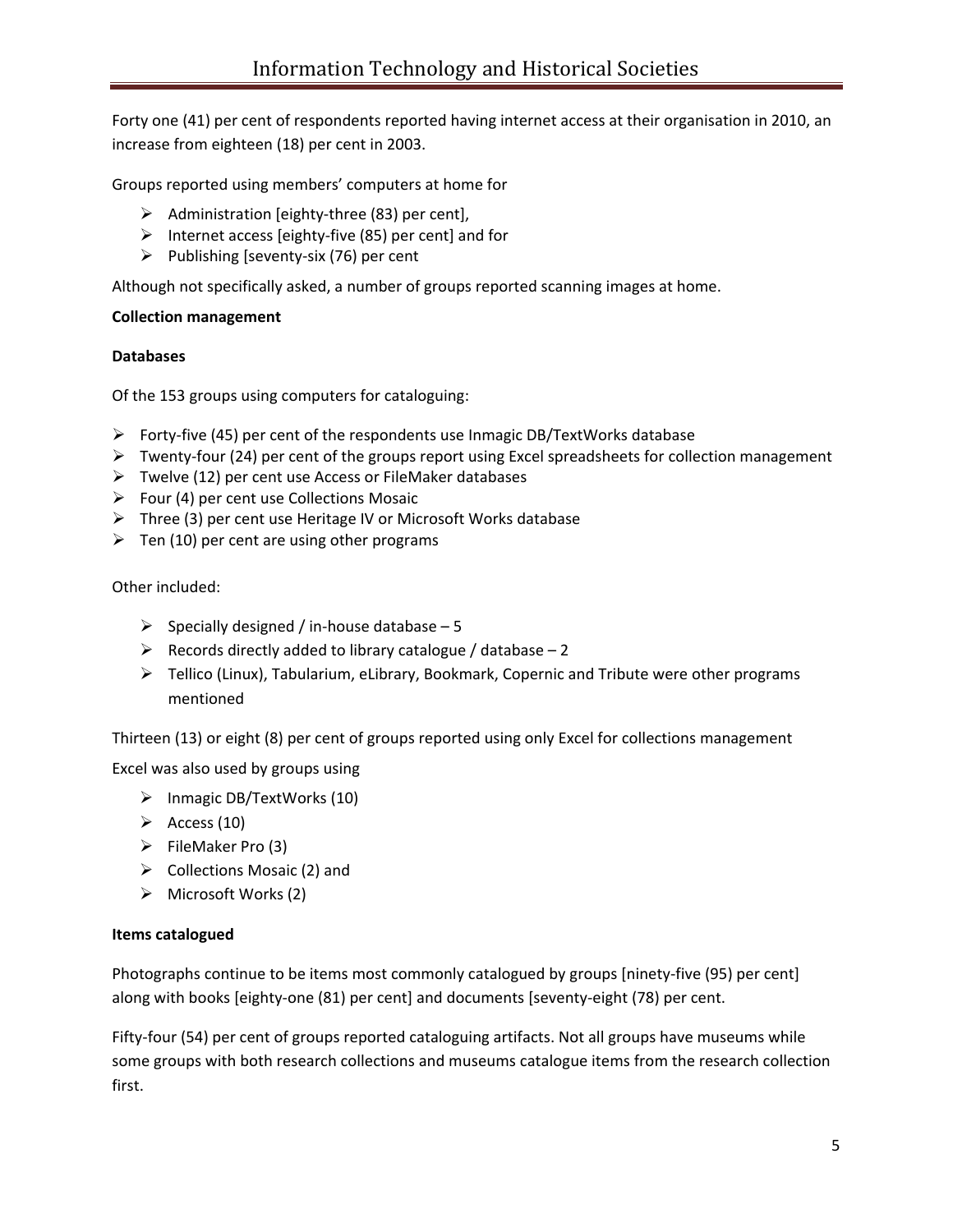#### **Public access to catalogue records**

Group members searching databases for researchers continues to be the method favoured by respondents though the number of groups with read‐only databases for public use is increasing. More database records are also being made available online.

#### **Backing up databases and other computer files**

Generally groups appear to be more conscientious about backing up computer files in 2010 compared with responses provided to the same questions in 2003. The availability of portable storage devices holding large amounts of data such as external hard drives and USB drives as well as the availability of CD‐ROM / DVD burners as components of new computers make backing up computer files easier to do. In 2003 the most common method of backing up computer files was using floppy disks.

However some groups still need to develop a regular back‐up schedule.

#### **Future plans**

Thirty‐five (35) per cent of groups with computers are planning to upgrade hardware in the next 12 months.

Twenty‐four (24) per cent of societies with computers are planning to upgrade software in the next 12 months.

#### **Communication**

#### **Websites**

Seventy (70) per cent of groups in 2010 have either their own website or a page on the website of another organisation compared with forty‐four (44) per cent of respondents in 2003.

Features included on society websites include contact details (99%), information about the society (94%), society events (64%), list of society publications for sale (67%) and society newsletter (34%).

Sixty-five per cent of respondents without websites indicated that they are not interested in training to help develop websites.

#### **Email**

Eighty‐six (86) per cent of respondents to this question have a society email address or use the email address of a member for society business. Forty-seven (47) per cent of groups using email have their own email address.

Some respondents indicated that they did not know or were unsure of the number of members with email. As email is now an accepted communication method, a space for members' email address should be included on all membership forms.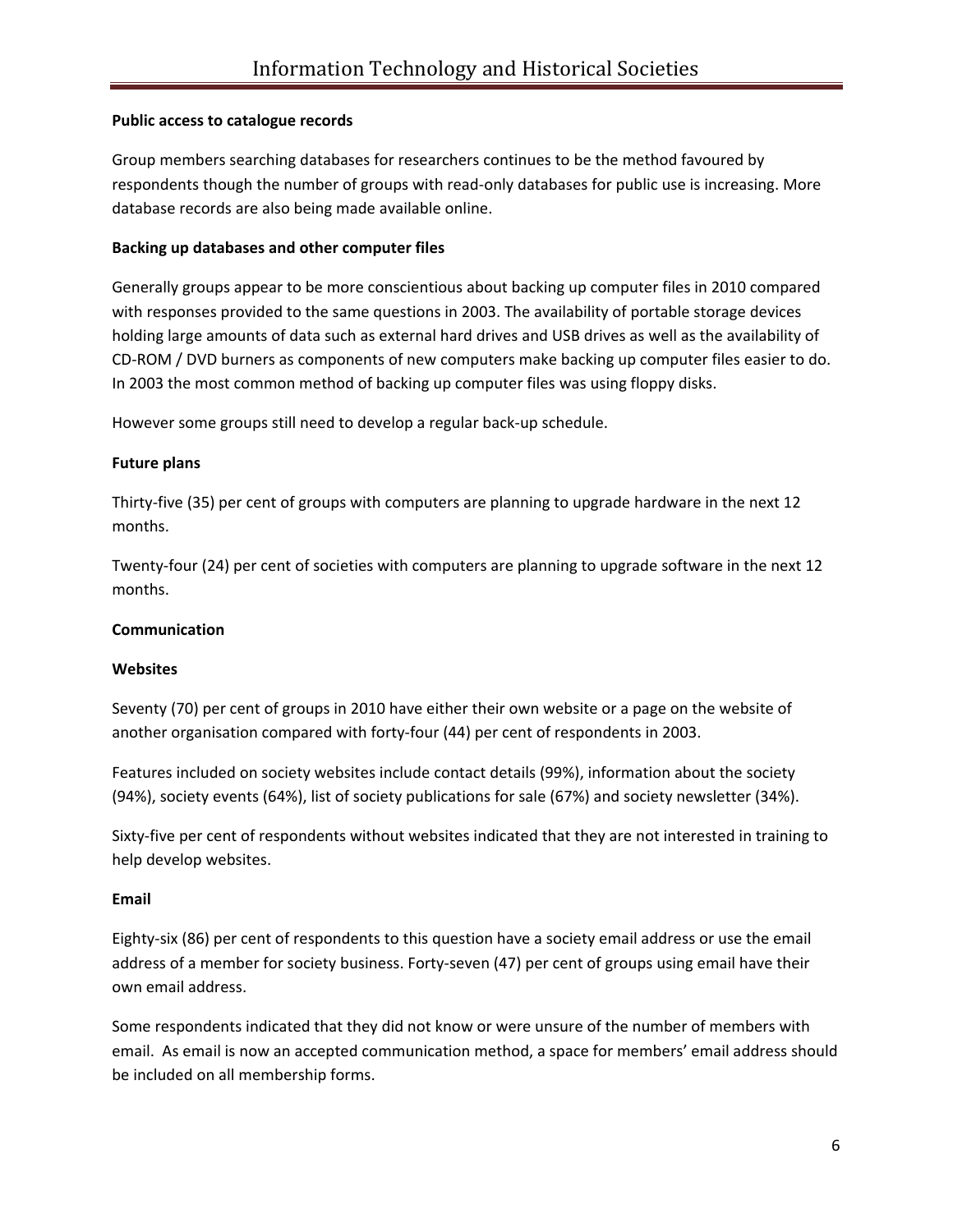#### **Funding**

Group funds are a major funding source for computer hardware for seventy (70) per cent of the respondents to this question while seventy‐five (75) per cent of groups receive funding from council or other grants.

Group funds are a major funding source for computer software for sixty‐seven (67) per cent of the respondents to this question while fifty-seven (57) per cent of societies receive funding from council or other grants.

Group funds are the major funding source for general running costs for society computers.

Thirty (30) per cent of respondents to the questions on funding for computer projects rely on fundraising.

#### **Problems**

Finding sufficient time and staff continue to be the major deterrents to groups undertaking computer projects.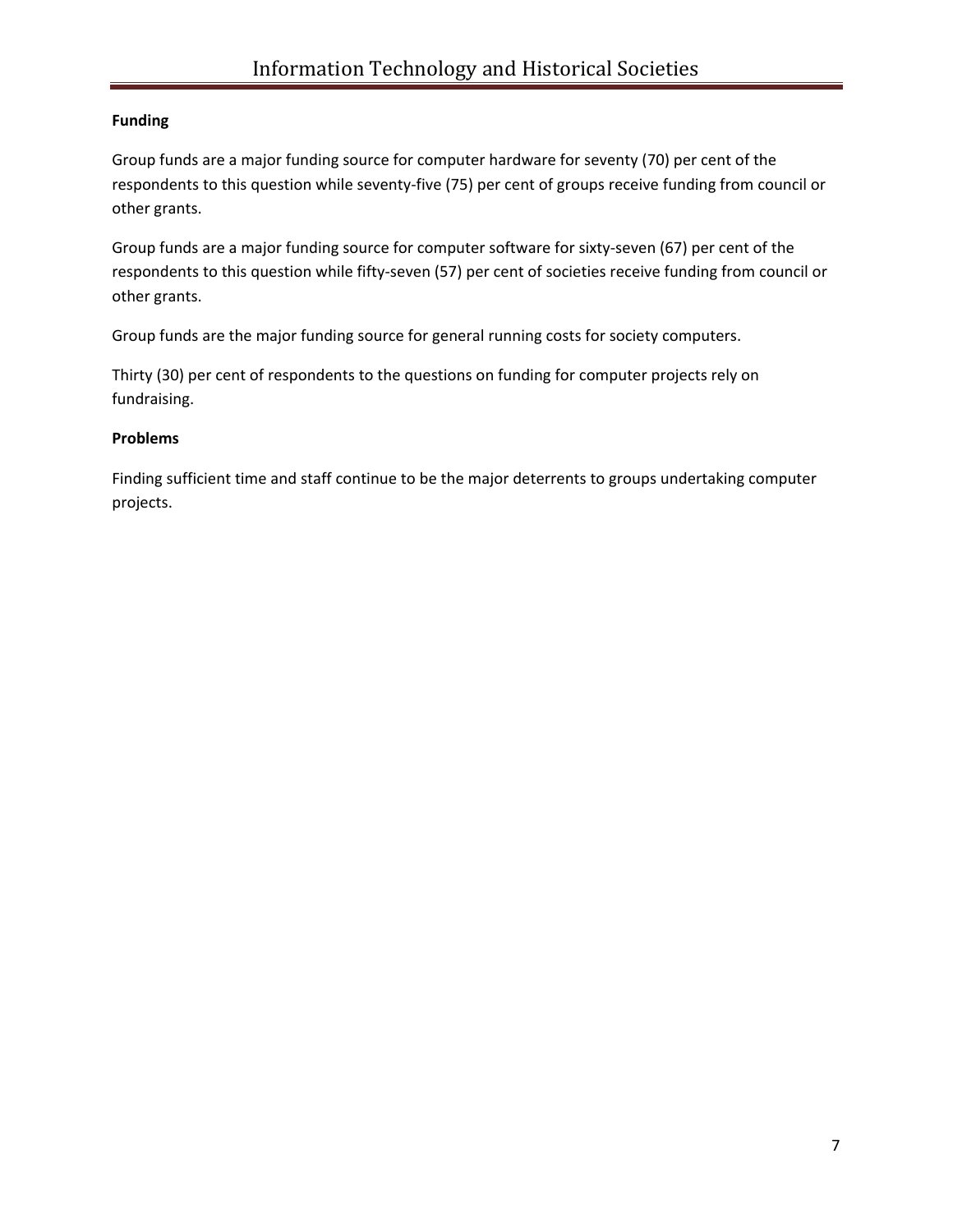# **Responses to the questionnaire**

# **Computer technology used by groups**

*Groups were asked if they owned a computer or if not, whether they planned to obtain a computer.*

|                                                      | 2010 |      |     | 2003 |
|------------------------------------------------------|------|------|-----|------|
| Responses                                            | No.  | ℅    | No. | %    |
| Group owns a computer                                | 146  | 87%  | 85  | 69%  |
| Group plans to purchase a computer in next 12 months | 6    | 4%   | 12  | 10%  |
| Group has no plans to own a computer                 | 15   | 9%   | 24  | 20%  |
| Group has borrowed a computer                        |      |      |     | 1%   |
| Total groups responding to this question             | 16   | 1በበ% |     | 100% |

During the past seven years computer usage by groups has increased. Eighty-seven (87) per cent of groups responding to the 2010 questionnaire own a computer compared with seventy (70) per cent of groups responding to the 2003 questionnaire that owned or had borrowed a computer.

Reasons for not having a computer in 2010 include:

- $\triangleright$  Use computers of another organisation (7)
- $\triangleright$  Do not have a collection or use collection in local library (4)
- $\triangleright$  Nowhere to store collection stored at a member's house
- $\triangleright$  No headquarters for organisation meet in members' homes
- $\triangleright$  Office bearers / members use own computers
- $\triangleright$  Members not interested
- $\blacktriangleright$  Insufficient finance

Six groups currently without computers are planning to purchase a computer, printer and scanner

#### **Computer equipment**

#### **Computers**

*Type of computer owned by the organisation*

(146 groups answered this question)

| Computer Type | No. | %   |
|---------------|-----|-----|
| Desktop       | 135 | 92% |
| Laptop        | 56  | 41% |
| <b>Both</b>   | Δ,  | 32% |

(Multiple responses often given)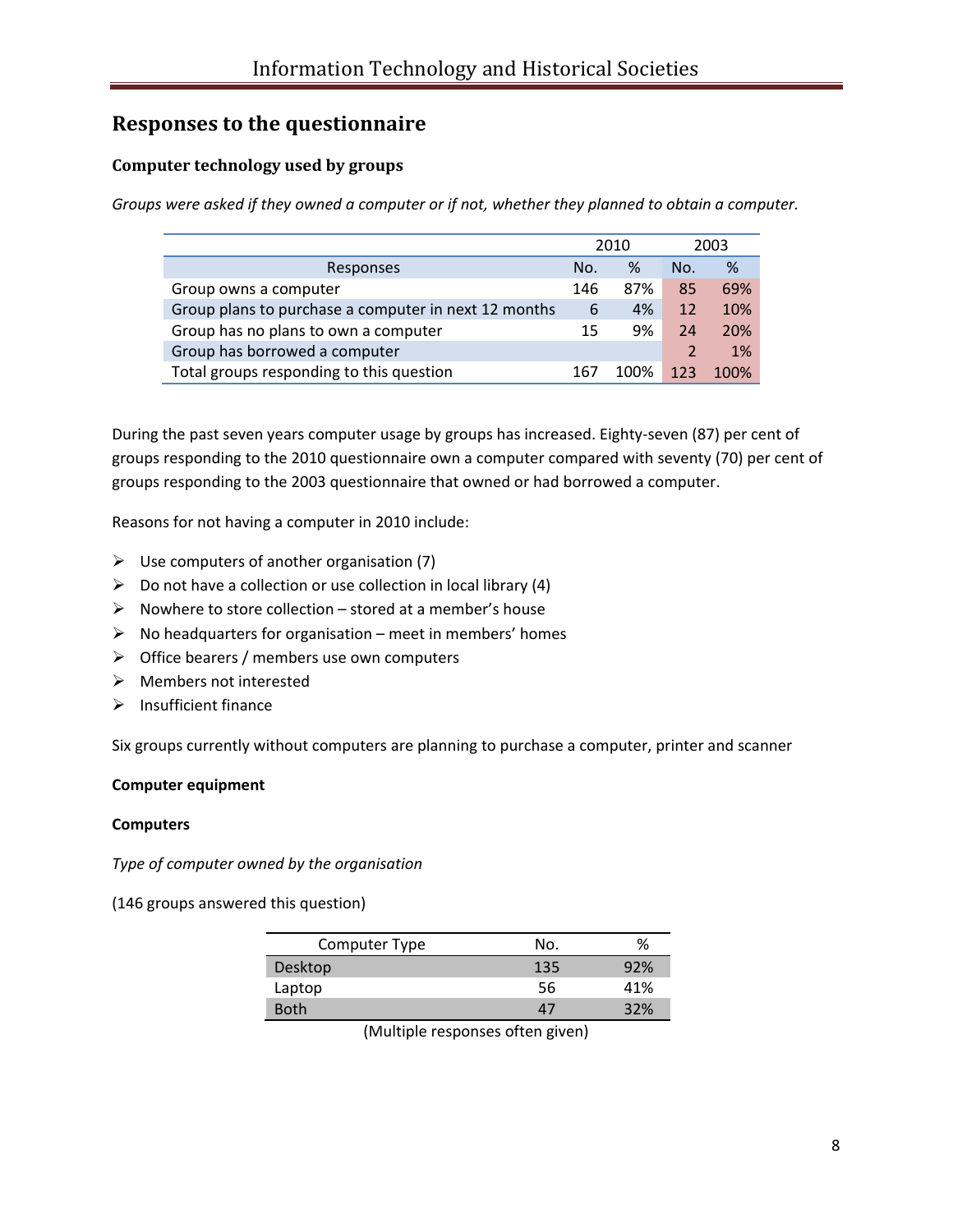#### **Printers**

*Type of printer owned by the organisation*

(146 groups answered this question)

|                                          | 2010 |     |     | 2003 |
|------------------------------------------|------|-----|-----|------|
| Responses                                | No.  | %   | No. | %    |
| Inkjet                                   | 111  | 76% | 54  | 65%  |
| Laser                                    | 64   | 44% | 23  | 28%  |
| Both                                     | 37   | 25% |     |      |
| Dot matrix                               |      |     | 5   | 6%   |
| Printer - scanner                        | 3    | 2%  |     |      |
| Society does not own a printer           | 9    | 6%  | 8   | 10%  |
| Other                                    |      |     | 4   | 5%   |
| Total groups responding to this question | 146  |     | 83  |      |

(Multiple responses often given)

Inkjet printers continue to be the type of printer most commonly used by responding groups [seventy‐ six (76) per cent in 2010 compared with sixty-five (65) per cent in 2003] though an increasing percentage of responding groups are using laser printers [forty-four (44) per cent in 2010 compared with twentyeight (28) per cent in 2003].

#### **Scanners**

*Groups were asked if they owned a scanner*

(144 groups answered this question)

|                                          | 2010 |      |     | 2003 |
|------------------------------------------|------|------|-----|------|
| Responses                                | No.  | ℅    | No. | ℅    |
| Society owns a scanner                   | 130  | 90%  | 58  | 68%  |
| Society does not own a scanner           | 14   | 10%  | 27  | 32%  |
| Total groups responding to this question | 144  | 100% | 85  | 100% |

Most groups with computers now own scanners with 130 (90%) respondents having a scanner at the society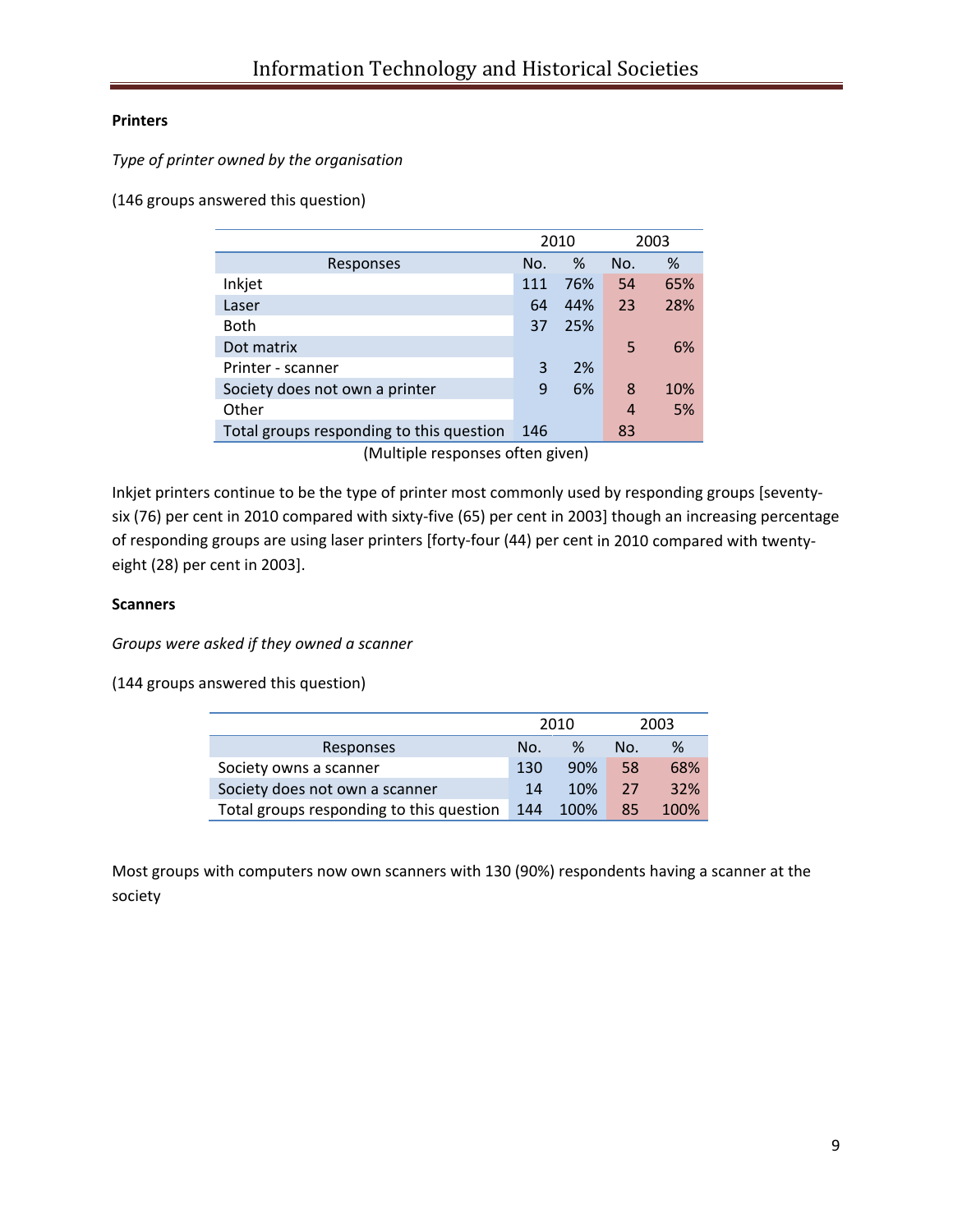#### *Types of items scanned:*

(129 groups answered this question)

|                                          | 2010 |      |     | 2003 |
|------------------------------------------|------|------|-----|------|
| Responses                                | No.  | $\%$ | No. | $\%$ |
| Photographs                              | 124  | 96%  | 58  | 100% |
| Slides / Negatives                       | 58   | 45%  | 20  | 34%  |
| Documents - using OCR                    | 82   | 64%  | 34  | 59%  |
| Total groups responding to this question | 129  |      | 58  |      |

(Multiple responses often provided)

Not all groups scanning documents use OCR

#### **CD‐ROM / DVD burner**

*Groups were asked if they owned a CD‐ROM or DVD burner*

(142 groups answered this question)

112 (79%) respondents reported having a CD‐ROM burner and or DVD burner

|                                          | 2010 |      |     | 2003 |
|------------------------------------------|------|------|-----|------|
| Responses                                | No.  | %    | No. | %    |
| Society owns a CD-ROM/DVD burner         | 112  | 79%  | 42  | 49%  |
| Society does not own a CD-ROM/DVD burner | 30   | 21%  | 43  | 51%  |
| Total groups responding to this question | 142  | 100% | 85  | 100% |
| (Only CD-ROM burner available in 2003)   |      |      |     |      |

CD‐ROM burners or DVD burners are now owned by seventy‐nine (79) per cent of responding groups with computers compared with forty-nine (49) per cent of respondents in 2003.

#### **Computer use**

*Computers owned by organisations are used for:*

(148 groups answered this question)

|                                          | 2010 |     |     | 2003 |
|------------------------------------------|------|-----|-----|------|
| Responses                                | No.  | %   | No. | %    |
| Administration                           | 111  | 75% | 60  | 69%  |
| Cataloguing                              | 128  | 86% | 70  | 80%  |
| Indexing projects                        | 94   | 64% | 53  | 61%  |
| Newsletters and other publications       | 92   | 62% | 51  | 59%  |
| Internet access                          | 61   | 41% | 16  | 18%  |
| Other                                    |      |     | 5   | 6%   |
| Total groups responding to this question | 148  |     | 87  |      |

(Multiple responses often provided)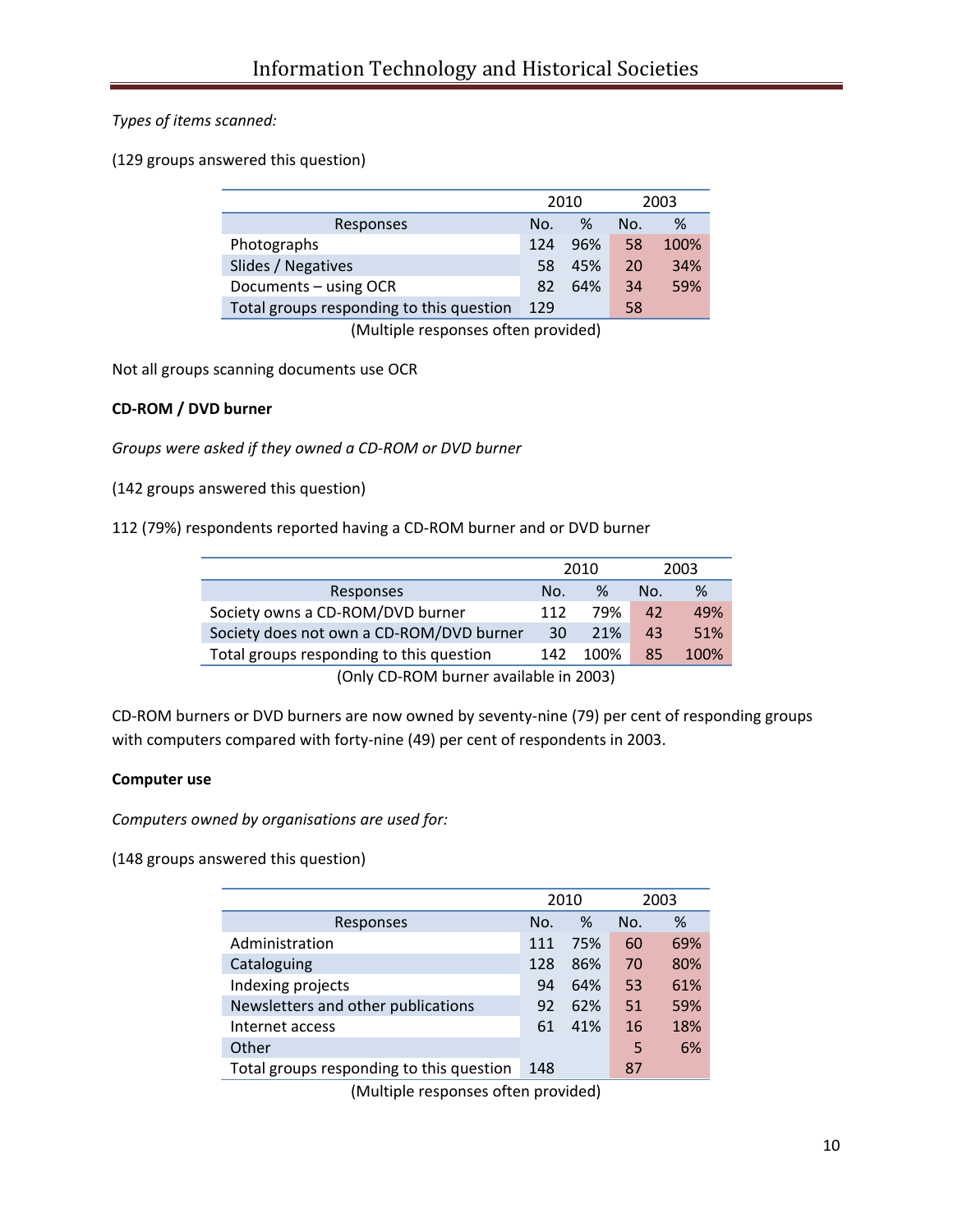Groups reported using computers at their organisation for

- $\triangleright$  Cataloguing collections [eighty-six (86) per cent]
- $\triangleright$  Administration [seventy-five (75) per cent]
- $\triangleright$  Indexing [sixty-four (64) per cent] and for
- ¾ Publishing [sixty‐two (62) per cent

The percentage usage of computers for each of these tasks has increased since 2003.

Forty one (41) per cent of respondents reported having internet access at their organisation in 2010, an increase from eighteen (18) per cent in 2003.

Thirty‐seven (37) per cent of total survey respondents reported having internet access at their organisation.

Twenty‐five (25) metropolitan and state‐wide groups (fifteen (15) per cent of total respondents or fifty (50) per cent of metropolitan and state‐wide respondents) reported having internet access at their organisation.

Thirty‐six (36) regional groups (twenty‐two (22) per cent of total respondents or thirty‐one (31) per cent of regional respondents) reported having internet access at their organisation.

*Computers at members' homes are used for:*

(153 groups answered this question)

|                                          | 2010 |     |     | 2003 |
|------------------------------------------|------|-----|-----|------|
| Responses                                | No.  | %   | No. | $\%$ |
| Administration                           | 127  | 83% | 81  | 76%  |
| Cataloguing                              | 47   | 31% | 31  | 29%  |
| Indexing projects                        | 53   | 35% | 32  | 20%  |
| Newsletters and other publications       | 117  | 76% | 83  | 78%  |
| Internet access                          | 130  | 85% | 75  | 70%  |
| Scanning                                 | 5    | 3%  | 3   | 3%   |
| Other                                    |      |     | 5   | 6%   |
| Total groups responding to this question | 153  |     | 107 |      |

(Multiple responses often provided)

Groups reported using members' computers at home for

- $\triangleright$  Administration [eighty-three (83) per cent],
- ¾ Internet access [eighty‐five (85) per cent] and for
- ¾ Publishing [seventy‐six (76) per cent

Although not specifically asked, a number of groups reported scanning images at home.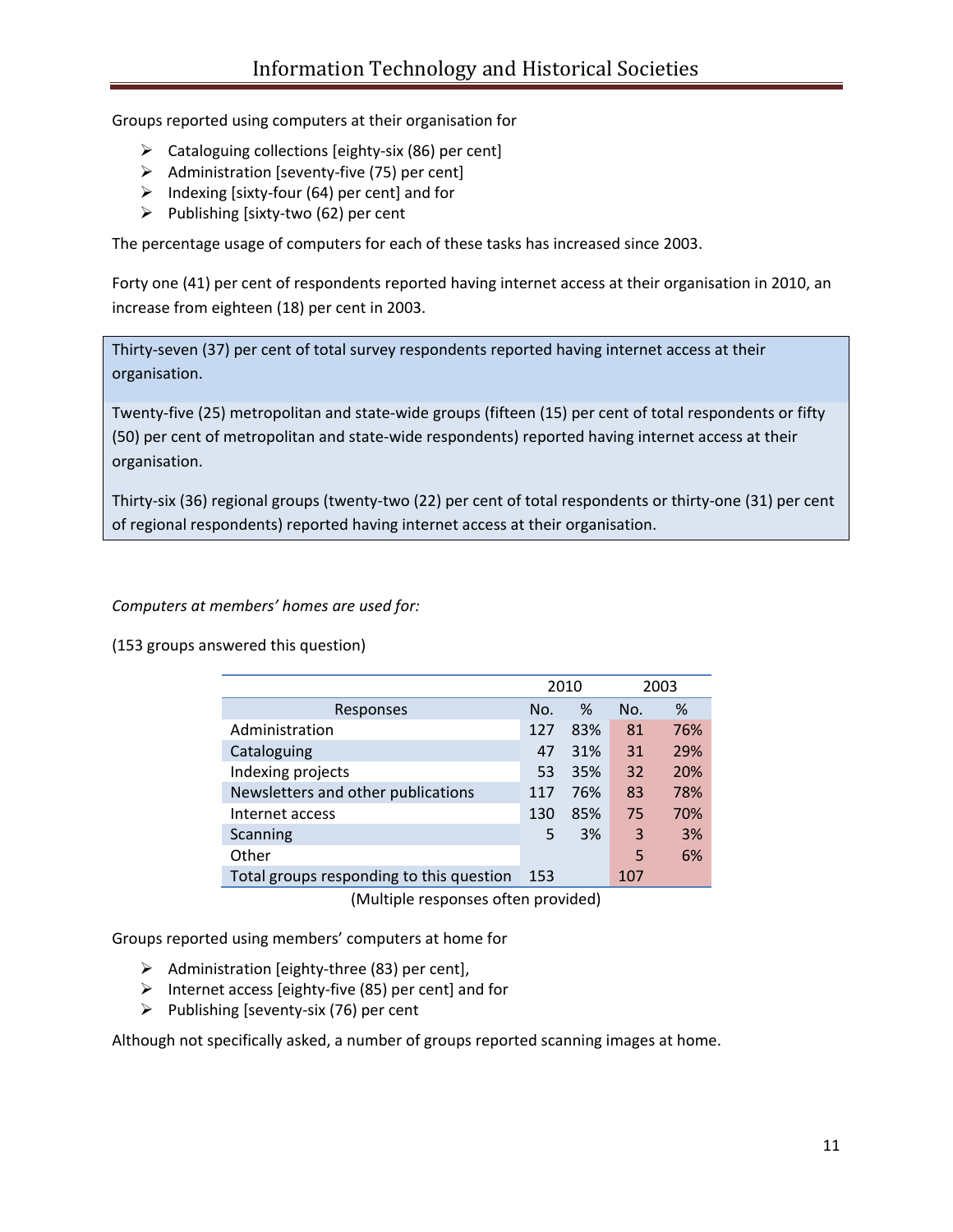*Use of member's computers compared to use of the group's computers for society projects*

| Computers owned by                       | <b>Members</b> |     |     | Group |
|------------------------------------------|----------------|-----|-----|-------|
| Responses                                | Nο.            | ℅   | No. | $\%$  |
| Administration                           | 127            | 83% | 111 | 75%   |
| Cataloguing                              | 47             | 31% | 128 | 86%   |
| Indexing projects                        | -53            | 35% | 94  | 64%   |
| Newsletters and other publications       | 117            | 76% | 92  | 62%   |
| Internet access                          | 130            | 85% | 61  | 41%   |
| Total groups responding to this question | 153            |     | 107 |       |

(Multiple responses sometimes given)

- $\triangleright$  Cataloguing and indexing projects tend to be carried out on group computers
- $\triangleright$  Internet access is normally via members' home computers
- $\triangleright$  Administration is carried out on both group and home computers
- ¾ Publishing is carried out on both home computers and group computers

#### **Collections Management**

#### **Databases**

*Cataloguing program used:*

(153 groups answered this question)

|                                          | 2010  |     |                  | 2003 |
|------------------------------------------|-------|-----|------------------|------|
| Responses                                | No.   | %   | No.              | $\%$ |
| Inmagic DB TextWorks                     | 69    | 45% | 41               | 48%  |
| <b>Inmagic Plus</b>                      |       |     | 5                | 6%   |
| Excel                                    | $37*$ | 24% | 12               | 14%  |
| <b>FileMaker Pro</b>                     | 18    | 12% | 7                | 8%   |
| Access                                   | 18    | 12% | $\overline{7}$   | 8%   |
| <b>Collections Mosaic</b>                | 6     | 4%  | $\mathbf{1}$     | 1%   |
| Heritage V (Heritage IV in 2003)         | 5     | 3%  | $\boldsymbol{A}$ | 5%   |
| <b>Microsoft Works</b>                   | 5     | 3%  | 3                | 3%   |
| Other                                    | 15    | 10% | $\overline{A}$   | 5%   |
| Not using computers for cataloguing      | 16    | 10% | 12               | 14%  |
| Total groups responding to this question | 153   |     | 86               |      |

(Multiple responses provided in some cases)

Other included:

- ¾ Specially designed / in‐house database 5
- $\triangleright$  Records directly added to library catalogue / database 2
- ¾ Tellico (Linux), Tabularium, eLibrary, Bookmark, Copernic and Tribute were other programs mentioned.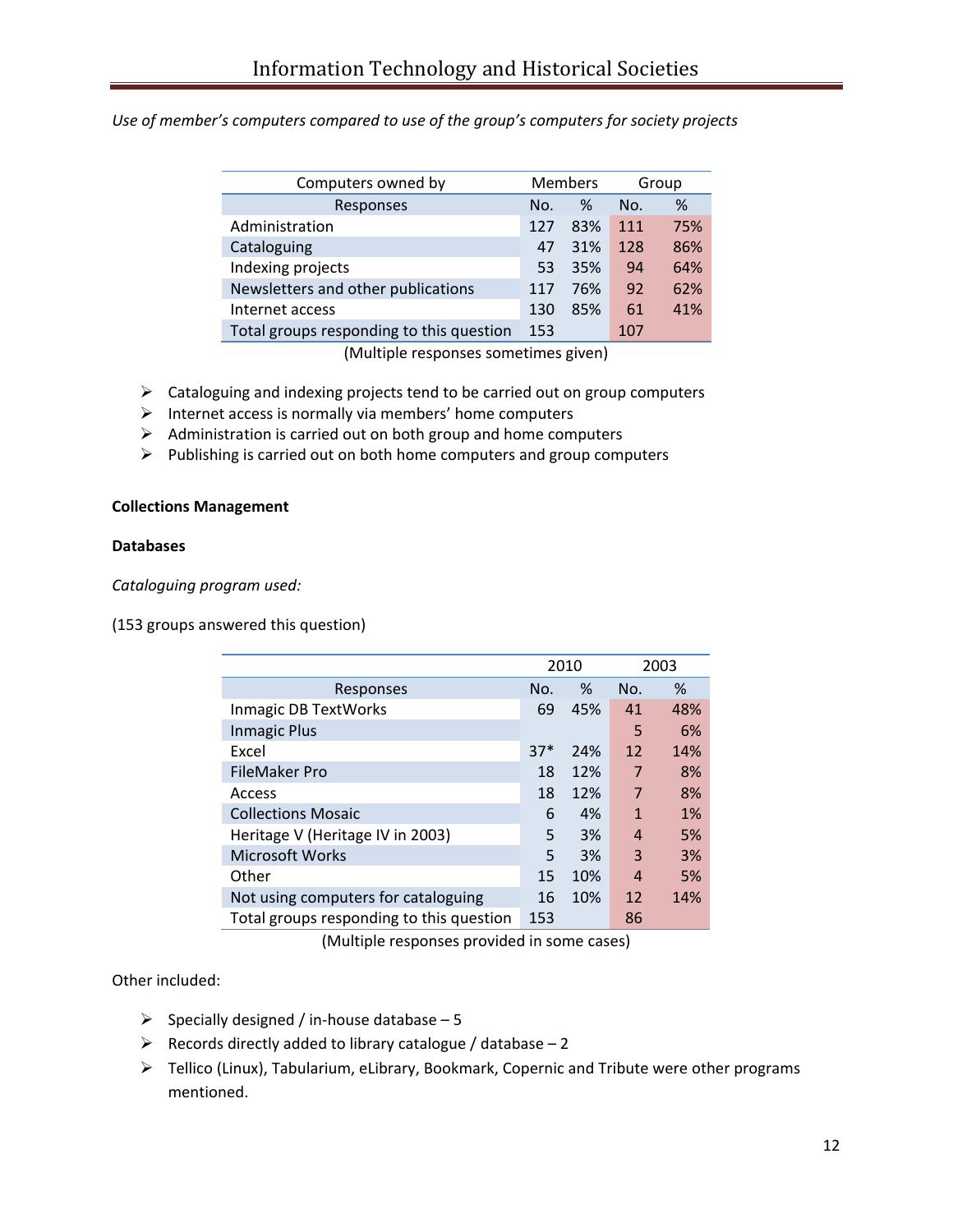Thirteen (13) or eight (8) per cent of groups reported using only Excel for collections management

Excel was also used by groups using

- ¾ Inmagic DB/TextWorks (10)
- $\triangleright$  Access (10)
- $\triangleright$  FileMaker Pro (3)
- $\triangleright$  Collections Mosaic (2) and
- $\triangleright$  Microsoft Works (2)

#### **Items catalogued**

*Type of items in the computer catalogue:*

134 groups answered this question

|                                          | 2010 |     |     | 2003 |
|------------------------------------------|------|-----|-----|------|
| Responses                                | No.  | %   | No. | %    |
| <b>Books</b>                             | 108  | 81% | 53  | 78%  |
| Photographs                              | 127  | 95% | 66  | 97%  |
| Ephemera                                 | 72   | 54% | 37  | 54%  |
| Maps                                     | 75   | 56% | 36  | 53%  |
| Documents                                | 105  | 78% | 49  | 72%  |
| Audiotapes                               | 55   | 41% | 27  | 40%  |
| Videotapes                               | 51   | 38% | 20  | 29%  |
| Artifacts                                | 73   | 54% | 35  | 51%  |
| Total groups responding to this question | 134  |     | 68  |      |

(Multiple responses provided in some cases)

Photographs continue to be items most commonly catalogued by groups [ninety‐five (95) per cent] along with books [eighty‐one (81) per cent] and documents [seventy‐eight (78) per cent.

Fifty-four (54) per cent of groups reported cataloguing artifacts. Not all groups have museums while some groups with both research collections and museums catalogue item from the research collection first.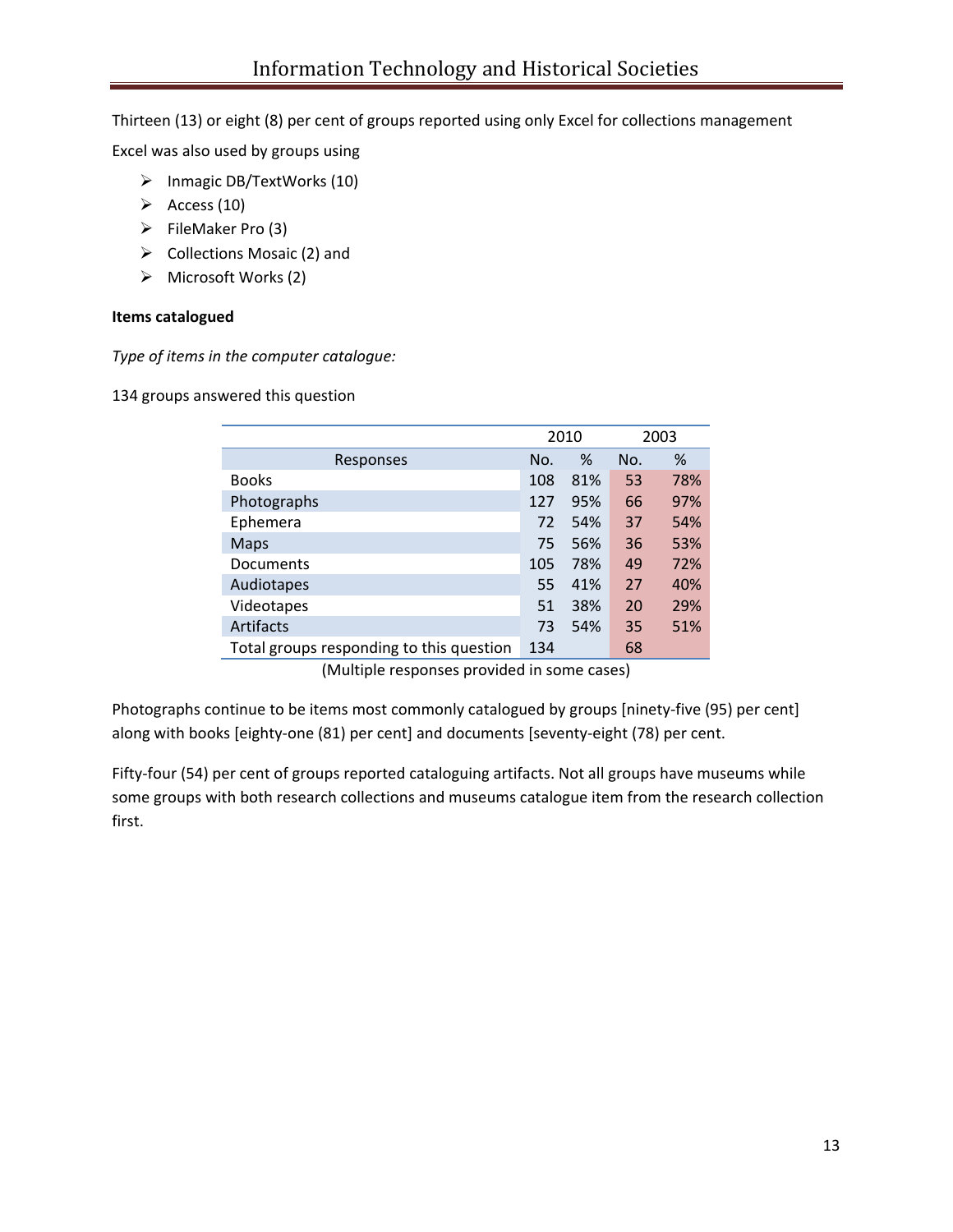#### **Public access to catalogue records**

*Catalogue records made available to the public by:*

139 groups answered this question –

|                                                                               |     | 2010 |     | 2003 |
|-------------------------------------------------------------------------------|-----|------|-----|------|
| Responses                                                                     | No. | %    | No. | %    |
| Staff searching for researchers at the society                                | 127 | 91%  | 60  | 87%  |
| Researchers using a read - only database at the society                       | 49  | 35%  | 14  | 20%  |
| Researchers using a read-only version of the database at a library or another | 4   | 3%   | 3   | 4%   |
| <i>location</i>                                                               |     |      |     |      |
| Local history database available on the internet                              | 26  | 19%  | 8   | 12%  |
| Society records not made available to the public                              |     |      | 4   | 6%   |
| Total groups responding to this question                                      | 139 |      | 69  |      |
| (Multiple responses provided in some cases)                                   |     |      |     |      |

Group members searching databases for researchers continues to be the method favoured by respondents though the number of groups with read‐only databases for public use is increasing. More database records are also being made available online.

#### **Backing up databases and other computer files**

*Back‐up systems used:*

(131 groups answered this question)

|                                          | 2010 |      |     | 2003 |
|------------------------------------------|------|------|-----|------|
| Responses                                | No.  | $\%$ | No. | %    |
| <b>External hard-drives</b>              | 72   | 55%  | 4   | 5%   |
| CD-ROM/DVD burner                        | 71   | 54%  | 34  | 41%  |
| USB drives (memory drives, flash drives) | 66   | 50%  |     |      |
| Floppy disks                             | 28   | 21%  | 52  | 63%  |
| Back-up tapes                            |      |      | 4   | 5%   |
| Zip drive                                |      |      | 4   | 5%   |
| Total groups responding to this question | 131  |      | 82  |      |

(A combination of backing up devices often reported being used)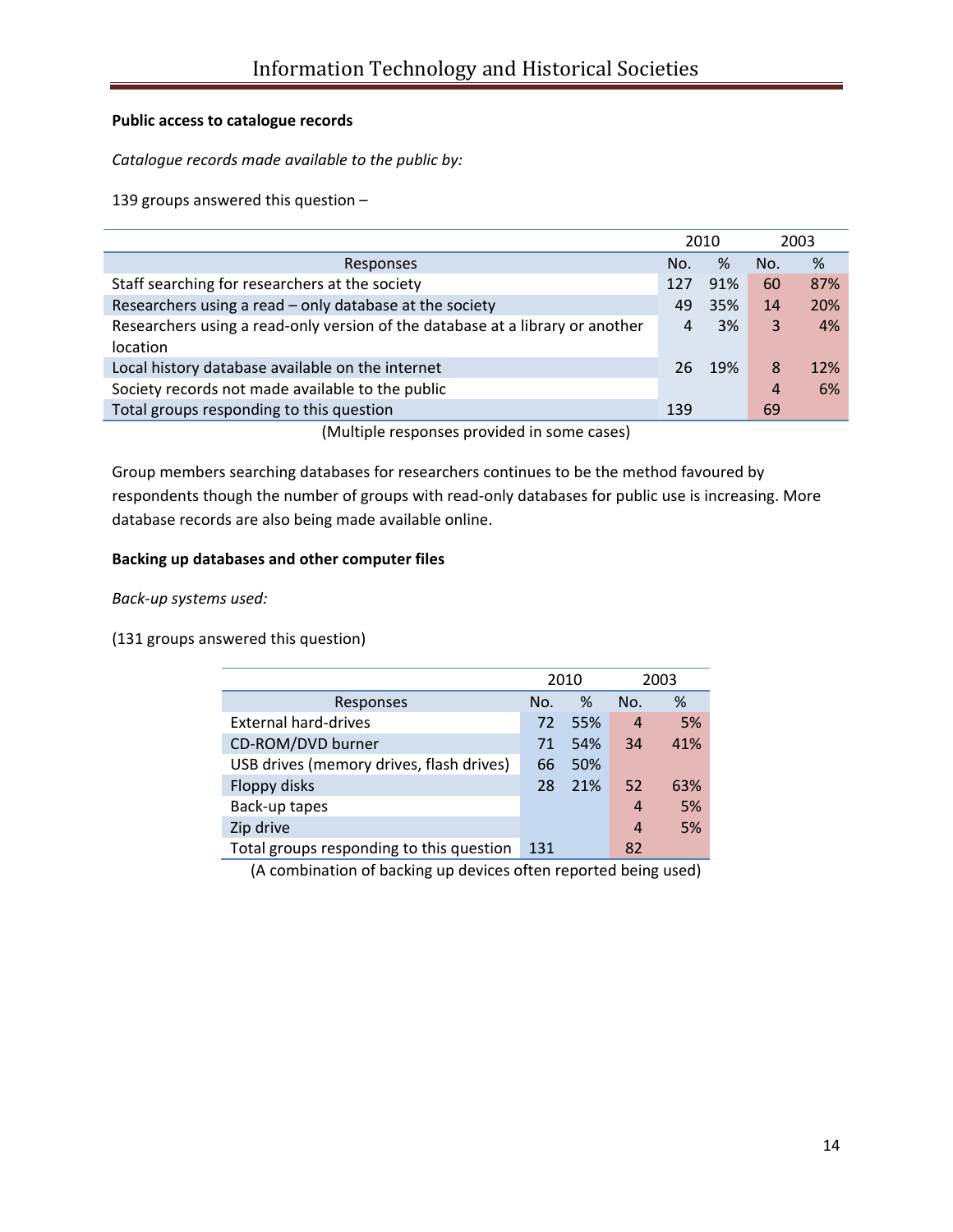#### *Backing up recent records:*

#### 117 responses to this question

|                                          | 2010 |      |     | 2003 |
|------------------------------------------|------|------|-----|------|
| Responses                                | No.  | $\%$ | No. | %    |
| Each time computer used                  | 44   | 37%  | 26  | 39%  |
| Weekly                                   | 28   | 24%  | 22  | 33%  |
| Monthly                                  | 33   | 28%  | 7   | 10%  |
| Other                                    | 13   | 11%  | 12  | 18%  |
| Total groups responding to this question | 117  | 100% | 67  | 100% |

#### *Backing up entire database:*

115 groups responded to this question

|                                          | 2010 |      |     | 2003 |
|------------------------------------------|------|------|-----|------|
| Responses                                | No.  | %    | No. | %    |
| Each time computer is used               | 24   | 21%  | 4   | 9%   |
| Weekly                                   | 15   | 13%  | 7   | 15%  |
| Monthly                                  | 49   | 43%  | 24  | 52%  |
| Other                                    | 27   | 23%  | 11  | 24%  |
| Total groups responding to this question | 115  | 100% | 46  | 100% |

#### *How many copies of the back‐up files are saved?*

97 groups responded to this question

|                                          | 2010 |      |                | 2003 |
|------------------------------------------|------|------|----------------|------|
| Responses                                | No.  | %    | No.            | %    |
| 1 back up                                | 43   | 44%  | 21             | 43%  |
| 2 back ups                               | 39   | 40%  | 23             | 47%  |
| 3 back ups                               | 10   | 11%  | $\overline{2}$ | 4%   |
| 4 back ups                               | 1    | 1%   | 3              | 5%   |
| Other responses                          | 4    | 4%   |                |      |
| Total groups responding to this question | 97   | 100% | 49             | 100% |

Other responses included at least 2 (1), up to 4 (1), some, 10 (1)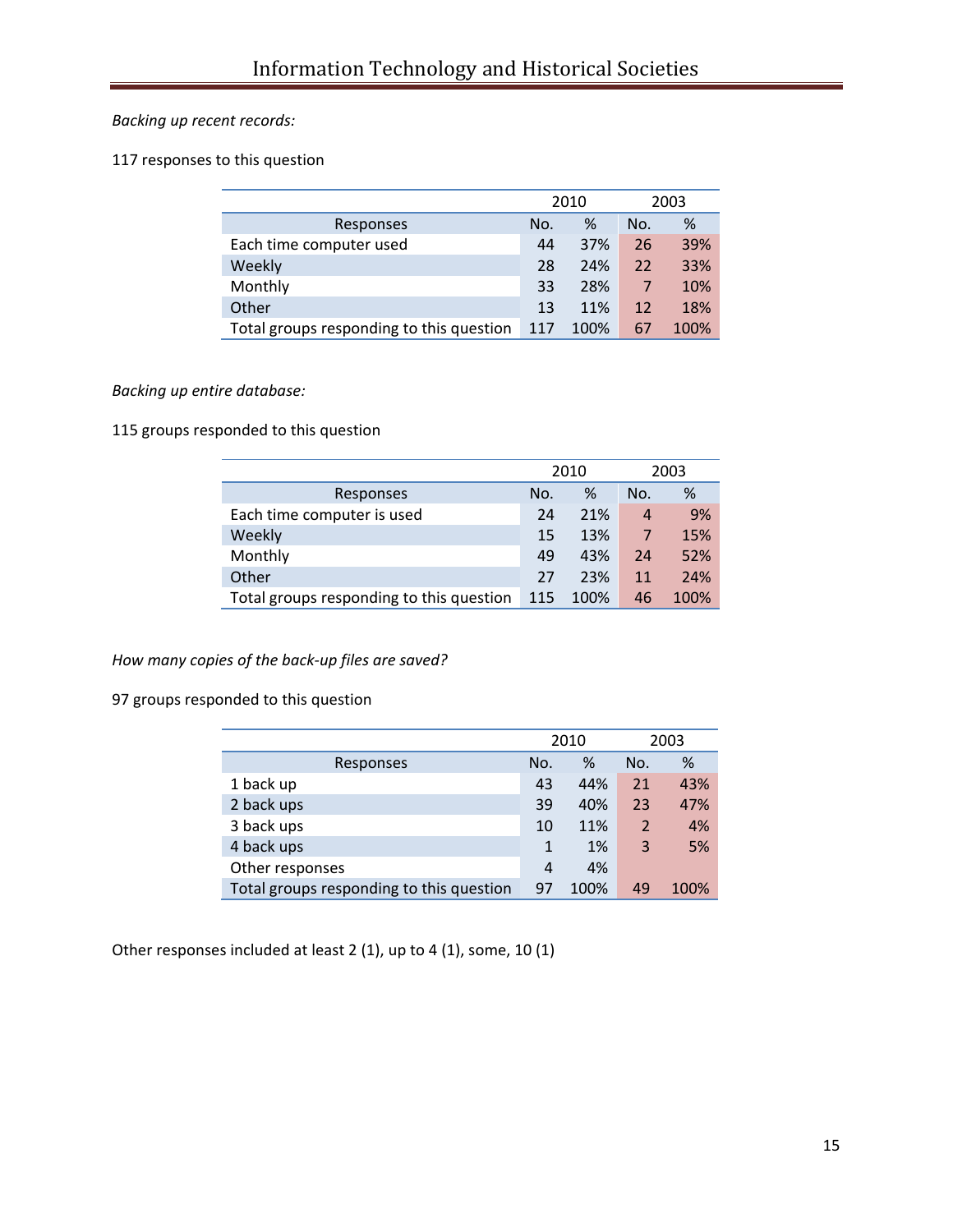#### *Are back‐up copies stored off site?*

131 groups answered this question

|                                          | 2010  |      |     | 2003 |
|------------------------------------------|-------|------|-----|------|
| Responses                                | No.   | %    | No. | %    |
| Back-ups stored off site                 | 108   | 82%  | 43  | 68%  |
| Back-ups not stored offsite              | 23    | 18%  | 20  | 32%  |
| Total groups responding to this question | - 131 | 100% | 63  | 100% |

Comments provided about backing up included:

Quarterly / every few months(4), every 6 months (2) , regularly, irregularly (3), as required (1), never back up computer (2), occasionally, ad hoc, depends how many entries are entered, various times, not often, rather haphazard, intermittent, back‐up plan being implemented (3), not done yet!

Generally groups appear to be more conscientious about backing up computer files in 2010 compared with responses provided to the same questions in 2003. The availability of portable storage devices holding large amounts of data such as external hard drives and USB drives as well as the availability of CD‐ROM / DVD burners as components of new computers make backing up computer files easier to do. In 2003 the most common method of backing up computer files was using floppy disks.

However some groups still need to develop a regular back‐up schedule.

#### **Future plans**

*Society planning to purchase new hardware in next twelve months:*

147 groups responded to this question

|                                          | 2010 |      |     | 2003 |
|------------------------------------------|------|------|-----|------|
| Responses                                | Nο.  | %    | No. | %    |
| Groups planning to purchase hardware     | 51   | 35%  | 21  | 25%  |
| Groups not planning to purchase hardware | 96   | 65%  | 63  | 75%  |
| Total groups responding to this question | 147  | 100% | 84  | 100% |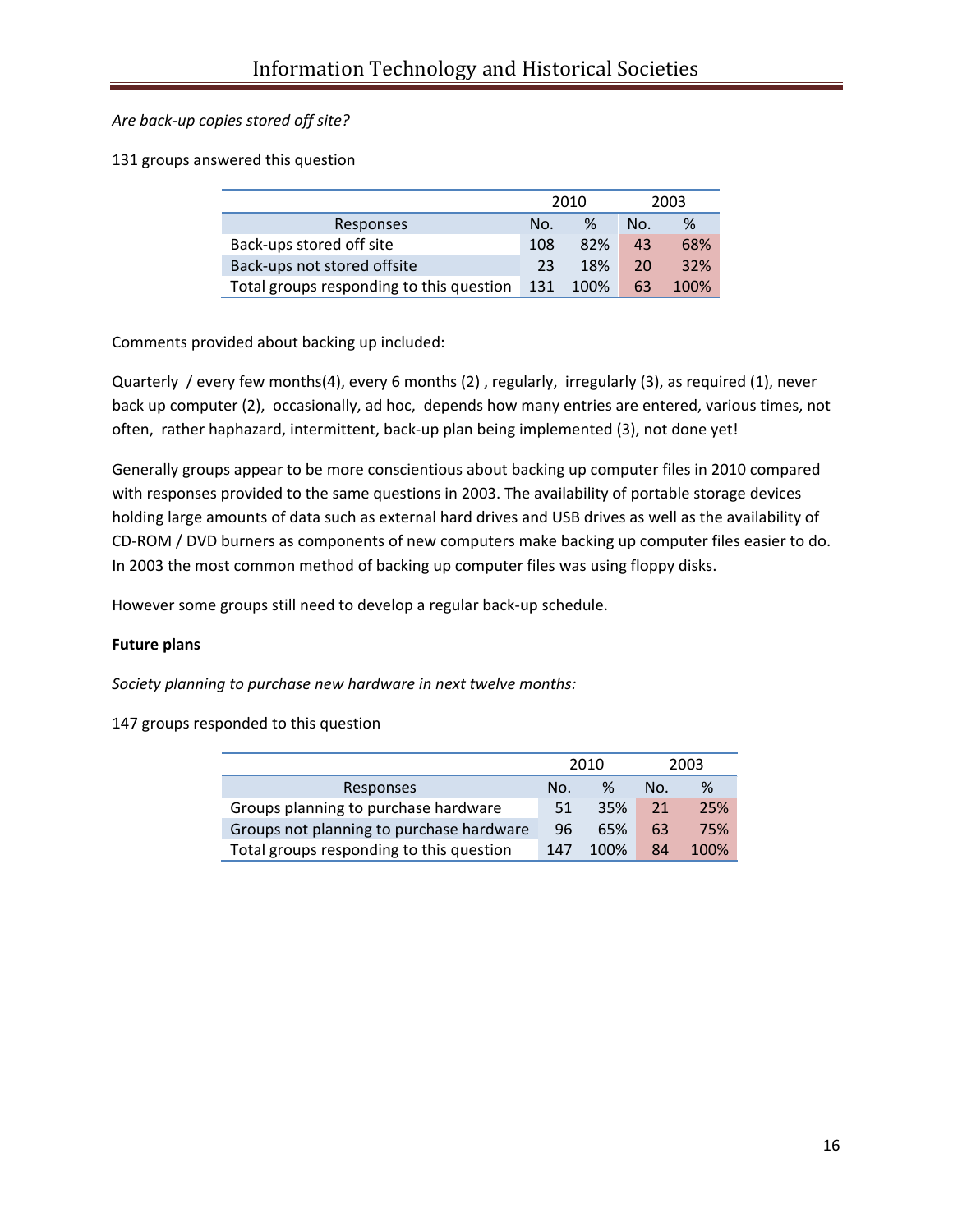# *Type of hardware groups are planning to purchase:*

| Hardware Type       | No. of Responses | Comments                       |
|---------------------|------------------|--------------------------------|
| Laptop              | 11               |                                |
| Desktop computer    | 13               | 1 to use as read-only computer |
| Data projector      | 3                | 1 specifically for videos      |
| Scanner             | 6                | A3 scanner (3)                 |
|                     |                  | Slide / negative scanner (1)   |
| Printer             |                  |                                |
| External hard drive |                  |                                |

# *Planning to purchase software in the next twelve months:*

143 groups answered this question

|                                          | 2010 |      | 2003 |      |
|------------------------------------------|------|------|------|------|
| Responses                                | No.  | ℅    | No.  | $\%$ |
| Groups planning to purchase software     | 34   | 24%  | 19   | 23%  |
| Groups not planning to purchase software | 109  | 76%  | 65   | 77%  |
| Total groups responding to this question | 143  | 100% | 84   | 100% |

*Type of software groups are planning to purchase:*

| Program Type           | No. of Responses | Program Names When<br>Provided                                |
|------------------------|------------------|---------------------------------------------------------------|
| Cataloguing            | 11               | Inmagic DB TextWorks (4)<br>FileMaker Pro (2)<br>Donortec (1) |
| Office suites          | 4                | Microsoft Office (4)                                          |
| Accounting software    | $\overline{2}$   | Quicken (1)<br>MYOB(1)                                        |
| Operating system       | 1                | Windows 7(1)                                                  |
| Video editing software | 1                |                                                               |
| OCR software           | $\overline{2}$   |                                                               |
| Family history program | 1                |                                                               |
| Image editing software | 1                | Photoshop Elements (1)                                        |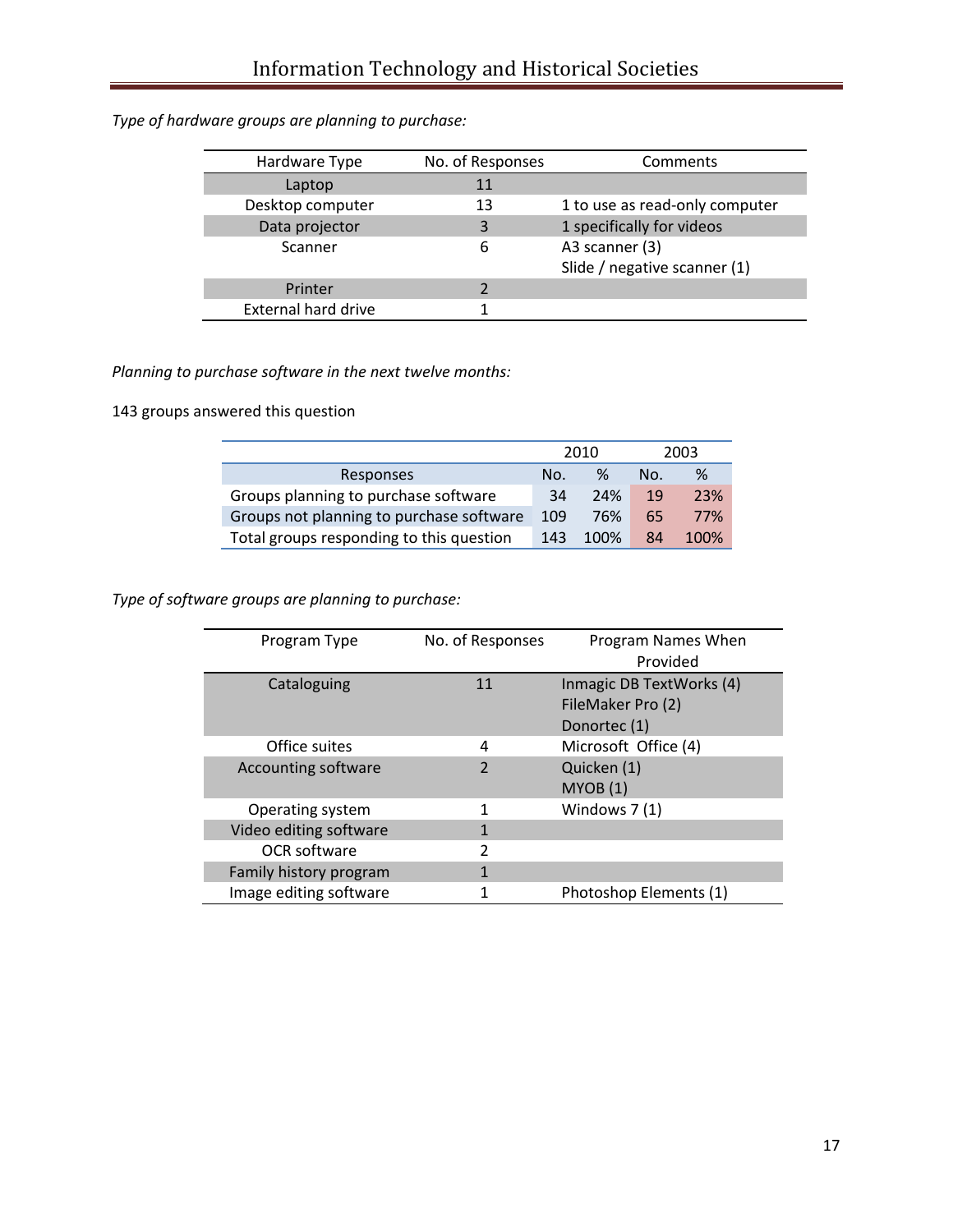#### **Communication**

#### **Websites**

*Groups with websites:*

165 groups answered this question

|                                                | 2010 |      |     | 2003 |
|------------------------------------------------|------|------|-----|------|
| Responses                                      | No.  | ℅    | No. | %    |
| Group has own website                          | 95   | 57%  | 40  | 33%  |
| Group has page on website of another body only | 21   | 13%  | 14  | 11%  |
| Group does not have a website                  | 51   | 30%  | 68  | 56%  |
| Total groups responding to this question       | 167  | 100% | 122 | 100% |

*Types of website providers hosting group websites:*

| Website                                        | No. of Responses | Comments                                     |
|------------------------------------------------|------------------|----------------------------------------------|
| My Connected Community sites                   | 3                |                                              |
| <b>VICNET sites</b>                            | 38               |                                              |
| Sites with own domain name                     | 35               | Some of these are hosted on<br><b>VICNET</b> |
| Attached to website of another<br>organisation | 7                |                                              |
| Part of website of parent body                 | 4                |                                              |
| Blogs as websites                              | 2                | Blogger (1)<br>Wordpress (1)                 |
| Community guide websites                       | 2                |                                              |
| Google sites                                   | 1                |                                              |
| 50webs                                         | 1                |                                              |
| Spaces.live.com                                |                  |                                              |

- $\triangleright$  Eighteen (18) groups indicated help was required to develop a website
- $\triangleright$  Sixteen (16) groups indicated help was required to maintain a website
- ¾ Fifty‐four (54) of the respondents without websites of their own did not request help to establish or create a website.
- ¾ Thirty‐three (33) of these respondents indicated that they did not have a presence on any website.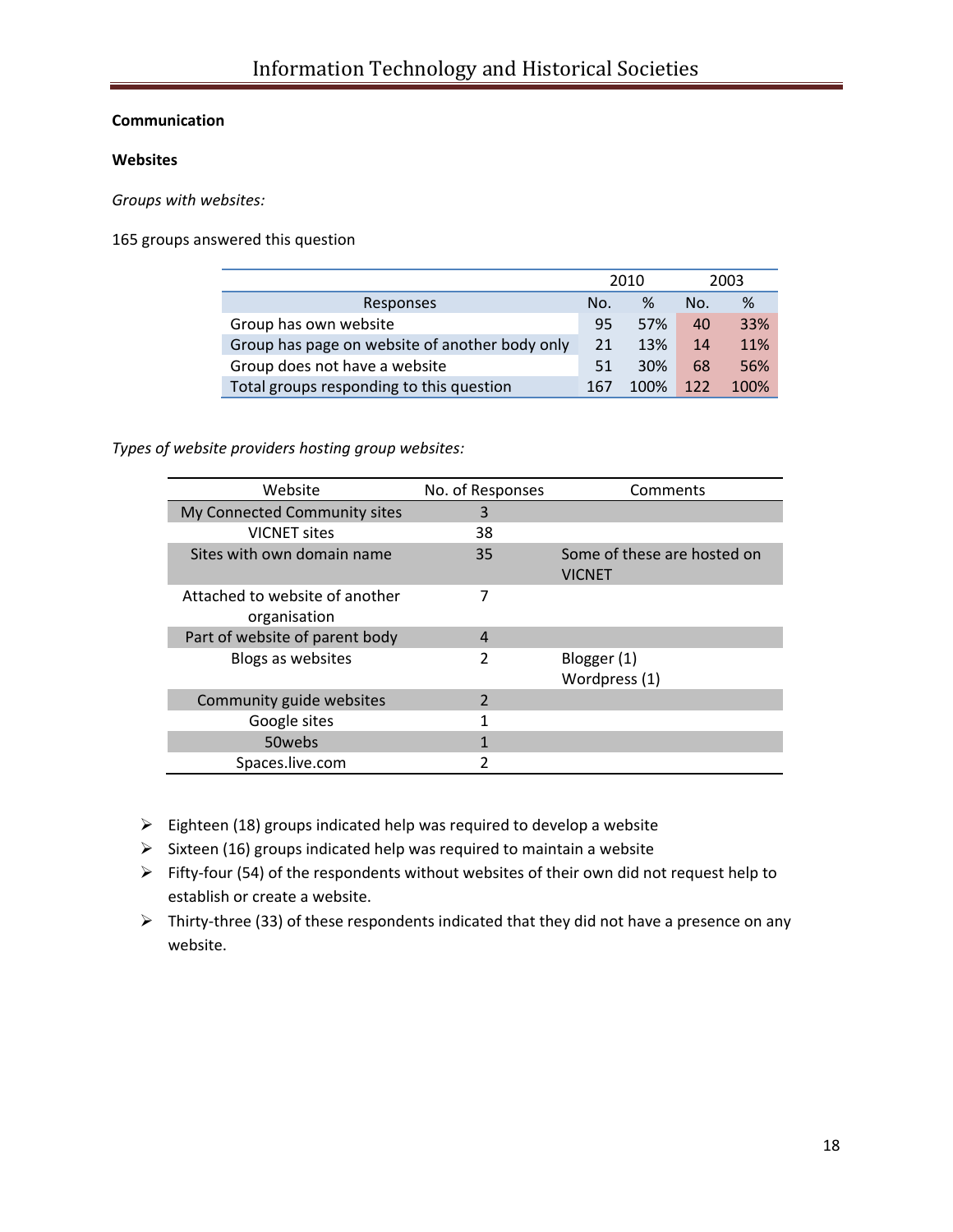#### *Website features:*

100 groups responded to this question

|                                          |     | 2010     |     | 2003 |
|------------------------------------------|-----|----------|-----|------|
| Responses                                | No. | %        | No. | %    |
| Contact details                          | 99  | 99%      | 51  | 100% |
| Information about the group              | 94  | 94%      | 45  | 88%  |
| Group events                             | 64  | 64%      | 33  | 65%  |
| List of publications                     | 67  | 67%      | 29  | 57%  |
| Newsletter                               | 34  | 34%      | 11  | 22%  |
| Other                                    | 20  | 20%      | 10  | 20%  |
| Total groups responding to this question | 100 |          | 51  |      |
| .                                        |     | $\cdots$ |     |      |

(Multiple responses provided)

Other responses Included:

- $\triangleright$  Blogs (3)
- $\triangleright$  Flickr (2) and other references to images or photo galleries on the website (3)
- $\triangleright$  Histories of the area, research, articles and / or items of interest (7)
- $\triangleright$  Links to other organisations
- $\triangleright$  Link to Victorian Local History Database
- $\triangleright$  Membership form
- $\triangleright$  Research form (2)
- $\triangleright$  Maps
- ¾ Sponsors
- $\triangleright$  Hiring details for buildings
- $\triangleright$  Oral histories
- $\triangleright$  Indexes (2)
- ¾ Roving time‐line
- ¾ Tours
- $\triangleright$  Progress details of research project
- $\triangleright$  Puzzles for children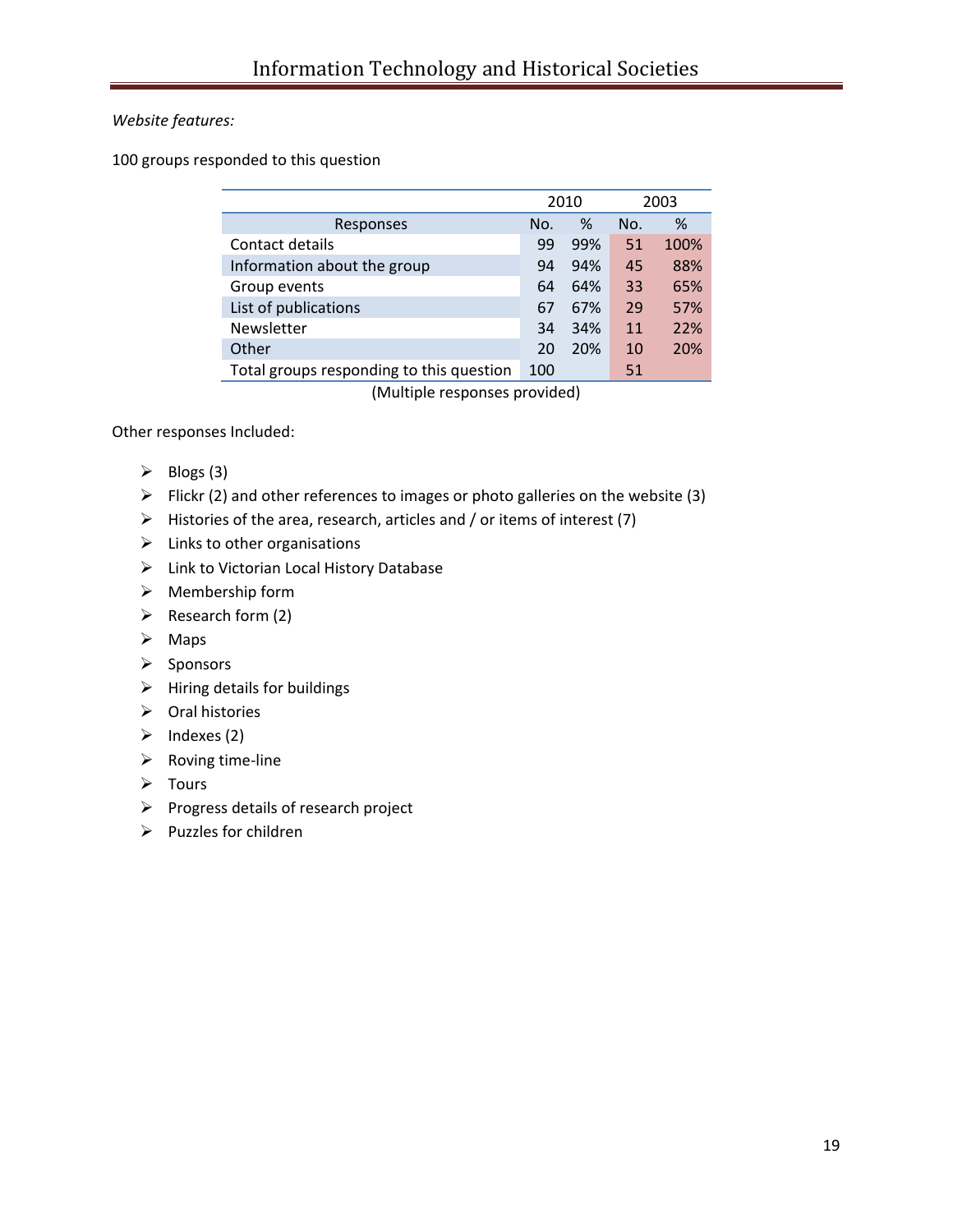#### **Email**

*Groups using email:*

166 groups responded to this question

|                                          |     | 2010 |     | 2003 |
|------------------------------------------|-----|------|-----|------|
| Responses                                | No. | ℅    | No. | %    |
| Group has own email account              | 78  | 47%  | 29  | 24%  |
| Group uses email account of member       | 65  | 39%  | 49  | 41%  |
| Group does not use email                 | 23  | 14%  | 42  | 35%  |
| Total groups responding to this question | 166 | 100% | 120 | 100% |

*Responding groups tend to use web email services:* 

| Web based email | No. of Responses |
|-----------------|------------------|
| Hotmail / Live  | 11               |
| Gmail           | 10               |
| Yahoo           |                  |
| DSCI            |                  |

*Some use email provided by an Internet Service Provider:*

| Email provided by ISP | No. of Responses |
|-----------------------|------------------|
| <b>BigPond</b>        |                  |
| Optus                 |                  |
| Australia             |                  |
| Chariot               | 7                |
| <b>VICNET</b>         |                  |

Some use email provided by a webhost portal such as Ausvic (1).

Some use email attached to the domain name of the organisation.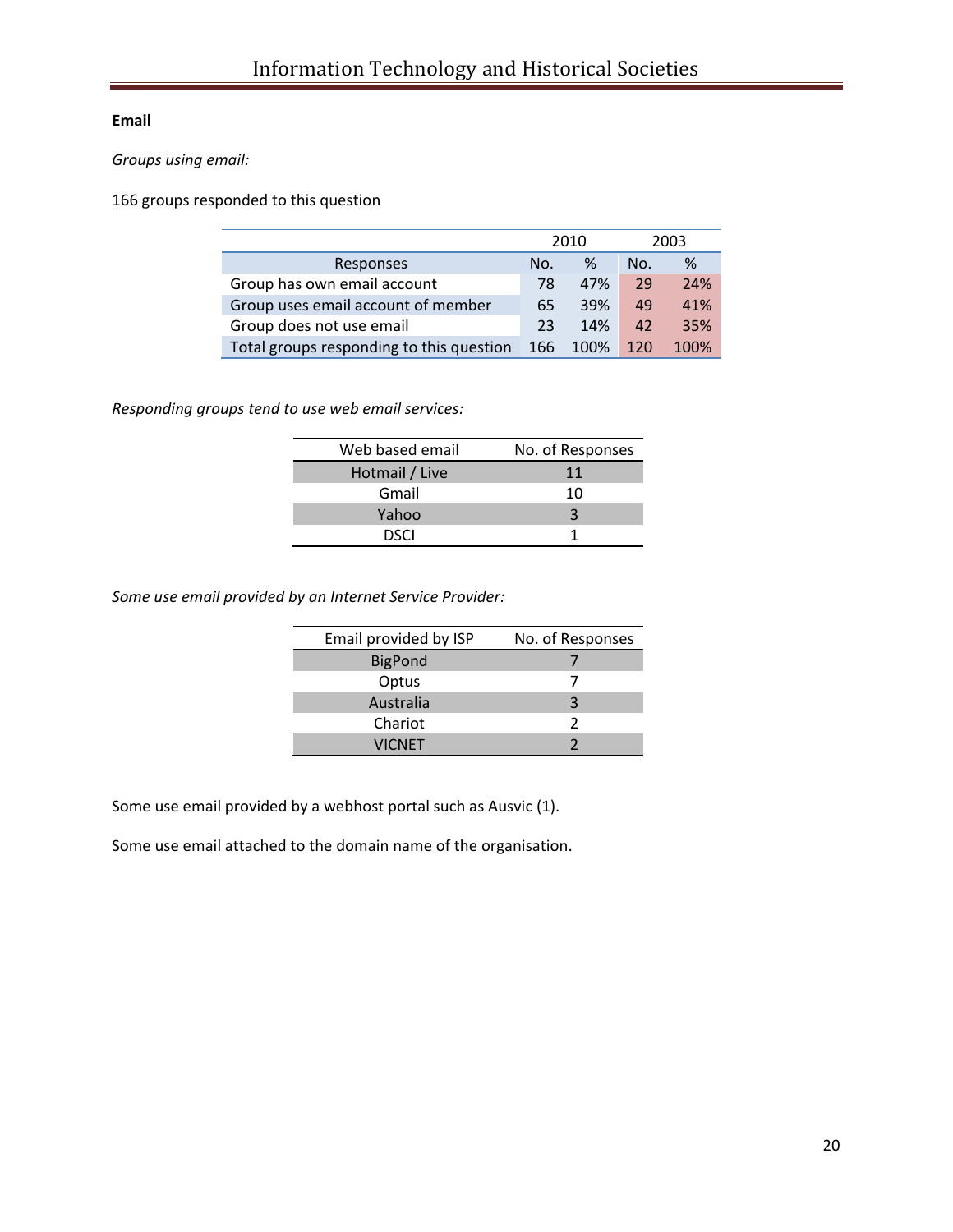#### *Number of members of groups with email:*

Fourteen groups reported not knowing how many members had email addresses, though one reported that they were now collecting the information.



#### Graphs



In some groups a high percentage of members were reported to use email.

Other figures provided were one group each with 60, 65, 70 and 90 members using email, 3 with 100 members and one with 220.

Some groups provided information as number of members – other groups provided information as percentage of membership.



Data provided as percentage of membership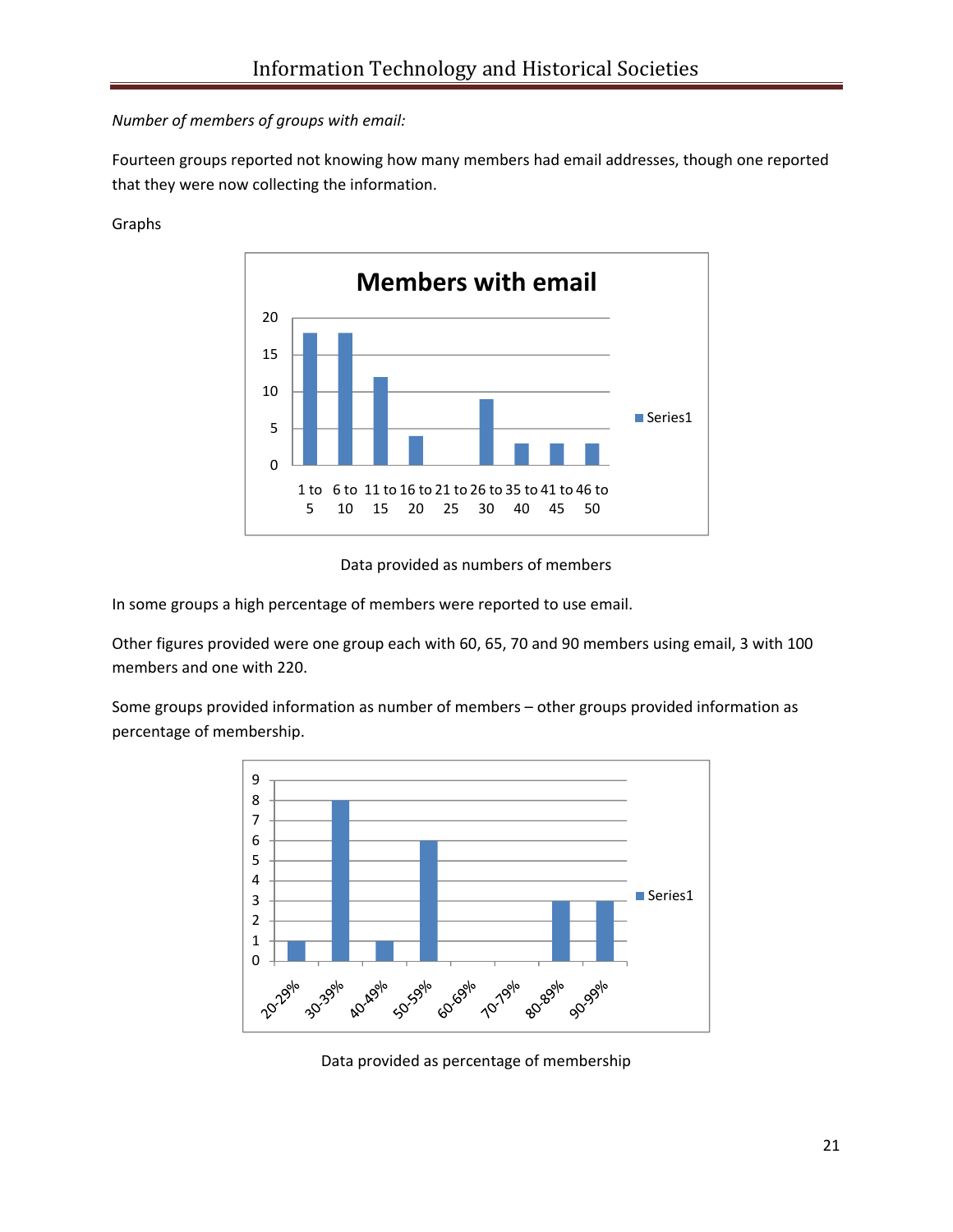# **Funding**

*Purchase computer hardware from:*

|                                          |     | 2010 |     | 2003 |
|------------------------------------------|-----|------|-----|------|
| Responses                                | No. | ℅    | No. | %    |
| Group funds                              | 95  | 70%  | 61  | 76%  |
| Council grants                           | 49  | 36%  | 28  | 35%  |
| Other grants                             | 53  | 39%  | 27  | 34%  |
| Fundraising                              | 39  | 29%  | 18  | 23%  |
| Total groups responding to this question | 135 |      | 80  |      |

# *Purchase computer software from:*

|                                          |     | 2010 |     | 2003 |
|------------------------------------------|-----|------|-----|------|
| Responses                                | No. | %    | No. | %    |
| Group funds                              | 91  | 67%  | 64  | 79%  |
| Council grants                           | 31  | 23%  | 26  | 32%  |
| Other grants                             | 41  | 34%  | 22  | 27%  |
| Fundraising                              | 33  | 29%  | 20  | 25%  |
| Total groups responding to this question | 135 |      | 81  |      |

General running costs for computer projects from:

|                                          |     | 2010 |     | 2003 |
|------------------------------------------|-----|------|-----|------|
| Responses                                | No. | %    | No. | %    |
| Group funds                              | 114 | 84%  | 71  | 91%  |
| Council grants                           | 15  | 11%  | 9   | 12%  |
| Other grants                             | 10  | 7%   | 7   | 9%   |
| Fundraising                              | 41  | 30%  | 22  | 28%  |
| Total groups responding to this question | 135 |      | 78  |      |

Grants from other organisations included:

| FAHCSIA - Dept Families Housing Community Services and Indigenous Affairs |
|---------------------------------------------------------------------------|
| Volunteer Small Equipment Grant                                           |
| Museums Australia (Victoria) - Building Better Museums                    |
| PROV Local History Grants Program                                         |
| Bendigo Bank                                                              |
| <b>ESSO</b>                                                               |
| Local op shop                                                             |
|                                                                           |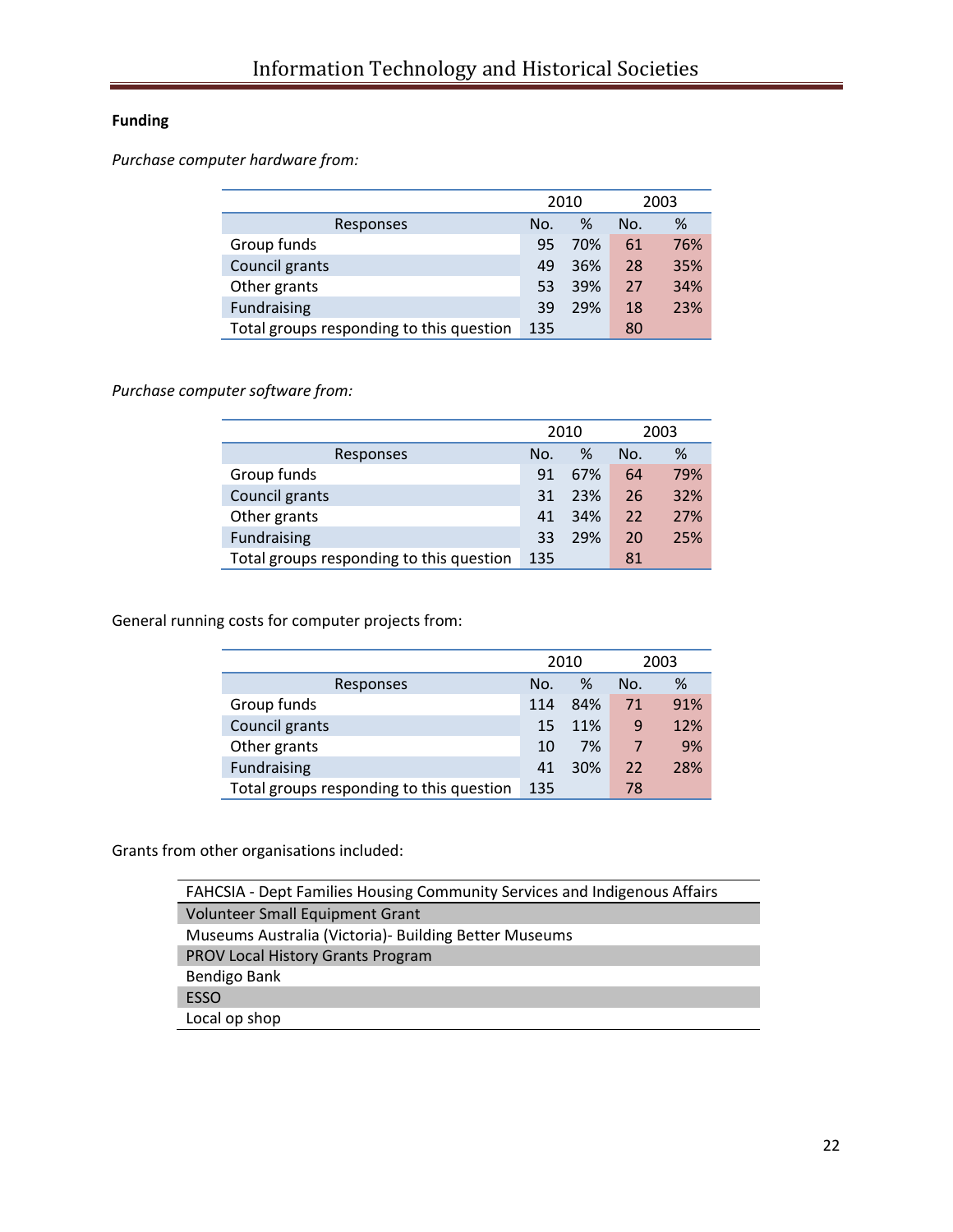Group funds are a major funding source for computer hardware for seventy (70) per cent of the respondents to this question while seventy‐five (75) per cent of groups receive funding from council or other grants.

Group funds are a major funding source for computer software for sixty‐seven (67) per cent of the respondents to this question while fifty-seven (57) per cent of societies receive funding from council or other grants.

Group funds are the major funding source for general running costs for society computers.

Thirty (30) per cent of respondents to the questions on funding for computer projects rely on fundraising.

#### **Problems**

*Problems encountered by groups when carrying out computer projects:*

|                                          |     | 2010 |     | 2003 |
|------------------------------------------|-----|------|-----|------|
| Responses                                | No. | %    | No. | %    |
| Time                                     | 118 | 80%  | 53  | 68%  |
| Finance                                  | 56  | 38%  | 36  | 46%  |
| <b>Staffing</b>                          | 100 | 68%  | 53  | 68%  |
| Inadequate guidelines                    | 23  | 16%  | 19  | 24%  |
| Inadequate training                      | 48  | 33%  | 37  | 47%  |
| Inadequate equipment                     | 40  | 27%  | 24  | 31%  |
| Inadequate computer skills / knowledge   |     |      | 55  | 71%  |
| Other                                    | 25  | 17%  |     |      |
| Total groups responding to this question | 146 |      | 78  |      |

Finding sufficient time and staff continue to be the major deterrents to groups undertaking computer projects.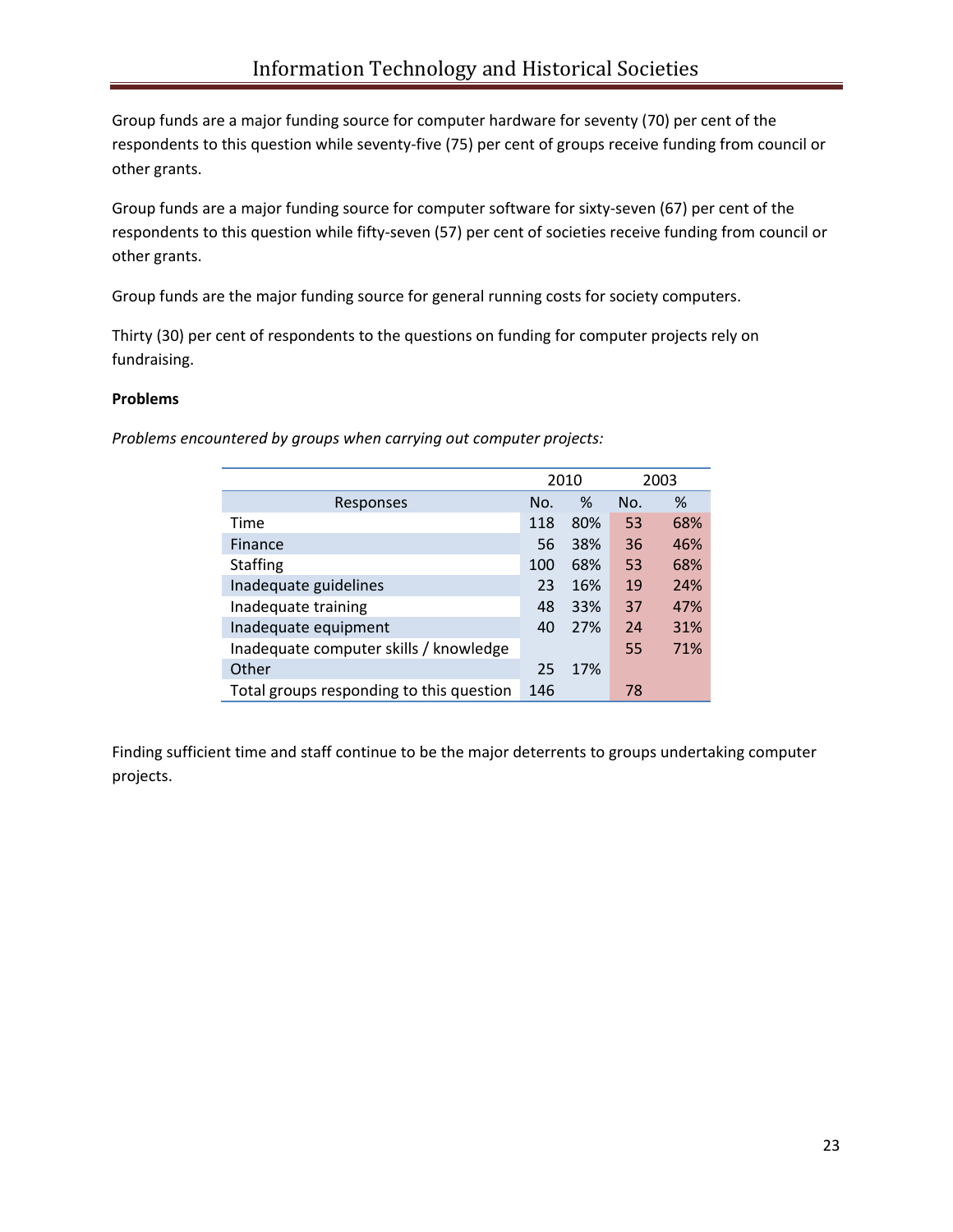#### **Comments**

A selection of comments made by groups when completing the questionnaire is included below. Information identifying societies has been removed or replaced. Comments providing broad background information about computer programs have not been included. The comments have been grouped in broad categories and together help to illustrate many of the issues involved when implementing computer projects in RHSV affiliated groups in 2010.

#### **Computer literacy**

Lack of interest in members learning how to use a computer

People – not enough researchers or computer literate people

Computer literate active members (lack thereof)

Lack of volunteers – due to age find computers a challenge – don't retain computer skills learnt

Not many confident (computer) users in the older generation

Only the secretary is computer literate plus webmaster

#### **Availability of volunteers**

Limited number of volunteers

Recruiting people to be involved or commit to projects is sometimes difficult

Hard to find people interested in historical research – even their own properties

Availability of data entry operators – age of membership

Finding volunteers with appropriate skills

Insufficient number of volunteers computer literate

Limited time availability for those with limited skills

We always need more suitably skilled volunteers

Just commenced cataloguing project and currently training new volunteers

Had heritage volunteers – great

#### **Age**

Age of membership mainly seniors – multiple community commitments

Most of our twelve members are elderly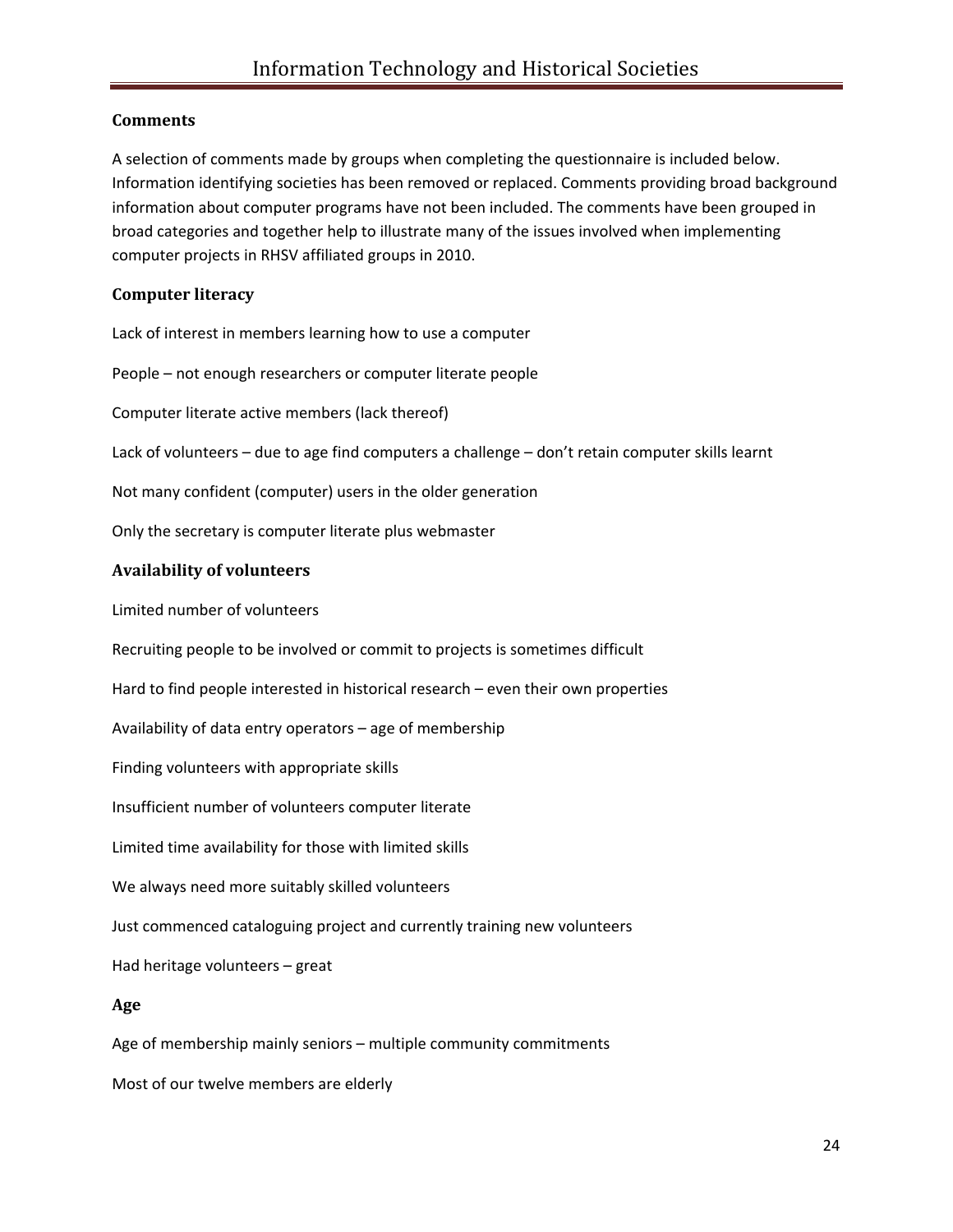Membership of 15 members, mostly elderly – secretary does all the computer work – membership numbers declining – four moved recently to aged care

Majority of members past retirement age – most do not have computers or computer skills – those with computer skills, skills limited – many will not even turn on the computer to look at the database despite it being set up for easy access

Members in the 75+ age group – they have a go

#### **Building**

Room not big enough for more than three

Inadequate space (3)

Inadequate space – our space is storage – desperately need an office space area

Facilities inadequate – cold! No plumbing, telephone, internet – but not enough people to warrant it?

Difficulty of heating premises in winter

Space / area needs upgrading & fitting out to be used – currently work is done off-site

Society meets in neighbourhood house where no storage allowed

Access t o the building difficult at night

#### **Equipment**

Recently purchased a computer – now need to decide what to do next

Our computer is 7 years old – only Word Pad program

Old computer & software – we have had help and guidelines, but not enough people

Only two volunteers use the computer which is old

Group only uses computer for administration

Our major problems are training, organisation of equipment & fear of the unknown. Unfamiliar equipment is off‐putting

Old group with no computers  $-1$ 've just joined and am very interested in upgrading the society

Need special equipment – large scanner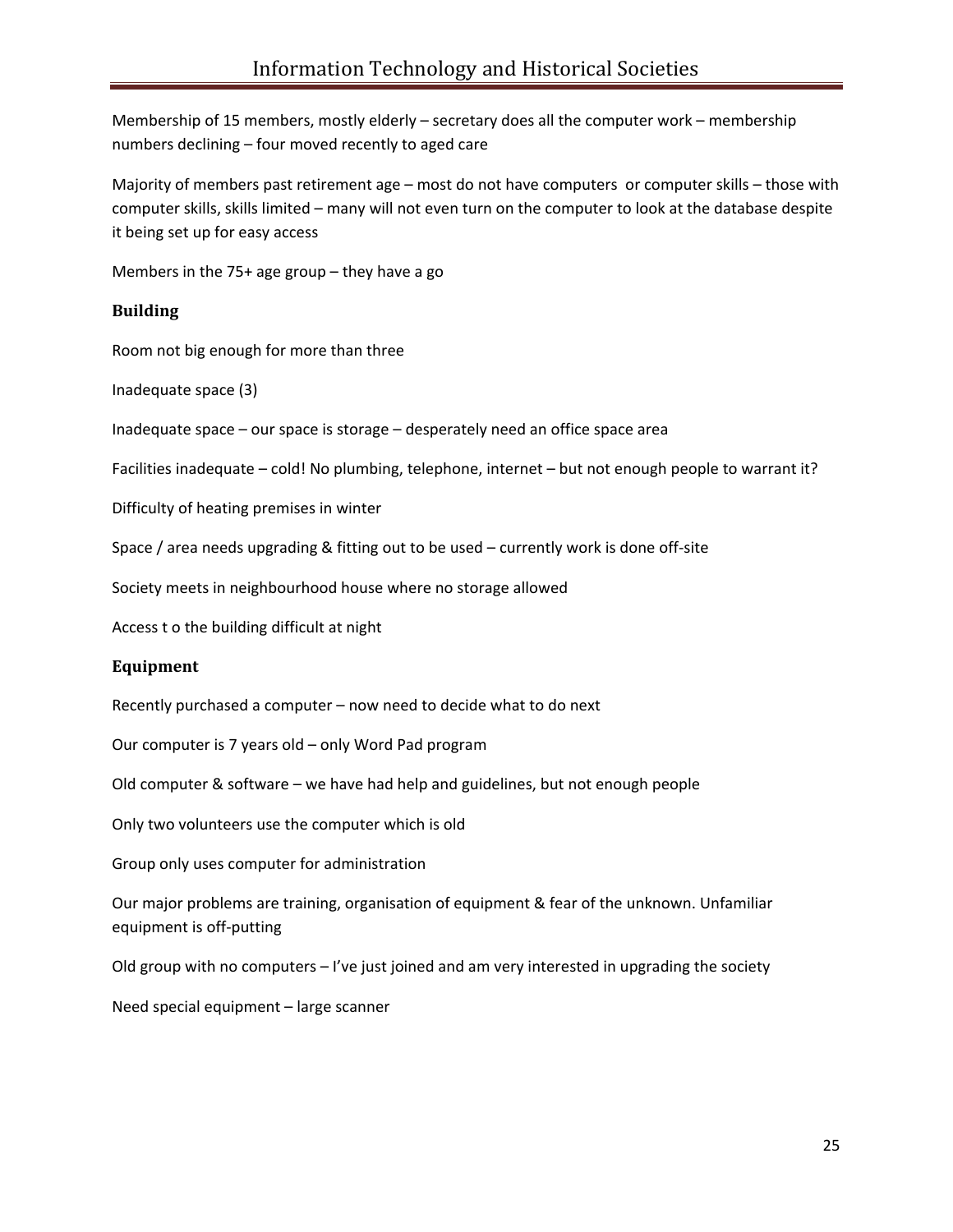#### **Finance**

Society has plans to purchase a computer, but no money for one

Not much money, not many volunteers, no interest in computers by many

We fundraise to pay cost of insurance, upkeep on building. We just manage to keep our heads above water.

#### **General**

Backlog of 50 years

More time would be good

Difficult to meet professional standards

Lack of members interested in computer use

Computers used mainly for display and cataloguing

No access to the internet

Handful do large numbers of all the jobs about the place – we are slow oldies and too busy – upheavals and new people change things too much – struggling with images, all in fact

Our story is probably not unique among the Historical Society Network but a brief history of our computer usage might be appropriate at this time.

With the introduction of the RHSV Local History Database we made an application to the local council for a grant to cover hardware and the DB TextWorks software.

We were successful and purchased 4 second hand computers which were connected on a wireless network and now share a Society purchased photocopier as a network printer. Two of the PCs have local printers attached, two have A4 scanners attached and the Printer/Scanner/Fax is also shared on the wireless network.

Recently we have added another 2 PCs of similar specification and we now have 6 PCs on the network. All the PCs are Pentium 4 and run Windows XP and the Open Office suite of programs.

Over the last few years, using these PCs and software, we have been able to increase the quality and quantity of our publications. These range from a 12pp walk book to the most impressive, a very professional looking, 220pp A5, digitally printed paperback.

[At the time of the survey this group had added 3121 records in the Victorian Local History Database]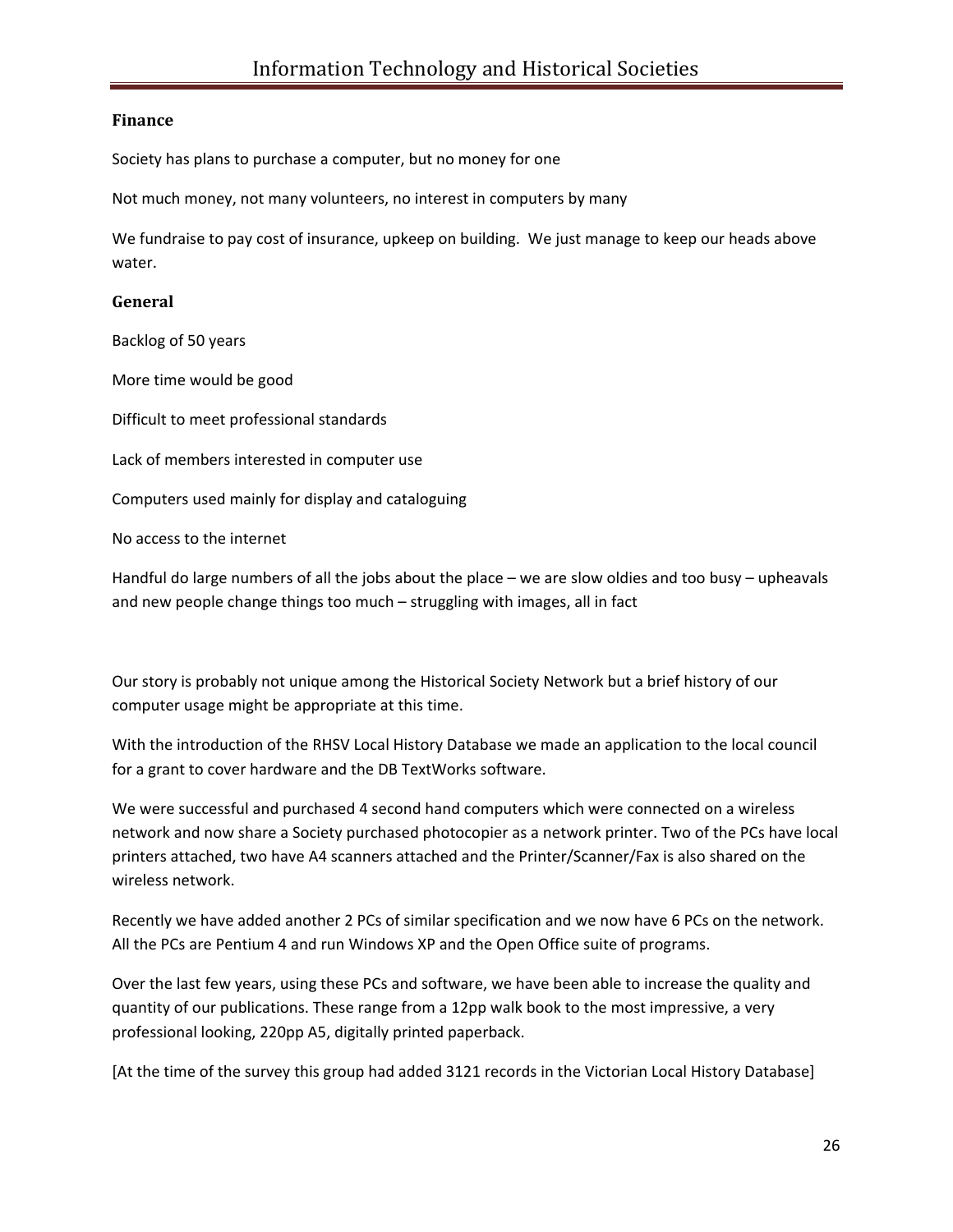

# **RHSV Information Technology and Historical Societies Survey**

April 2010

The RHSV is asking all affiliated groups to complete this questionnaire on how their group uses, or does not use, information technology in 2010. The results of the survey will be compared with results of a similar survey undertaken by the RHSV in 2003 and will be used to plan programs to assist groups with technology based projects.

Individual groups will not be named in the survey report.

*Please return completed questionnaire to* 

Royal Historical Society of Victoria, 239 A'Beckett Street, Melbourne 3000 by Friday 14 May, 2010*.*

Name of society **Address** 

Contact names(s) Phone number(s) E-mail address Society website address

#### SECTION ONE

#### **All societies**

| Please tick one of the following:<br>The society owns a computer (go to Section Two)<br>The society has no plans to own a computer                                                                    | The society is planning to purchase a computer in the next 12 months                            | П<br>П       |
|-------------------------------------------------------------------------------------------------------------------------------------------------------------------------------------------------------|-------------------------------------------------------------------------------------------------|--------------|
| Societies planning to purchase their first computer<br>The society plans to purchase<br>Computer<br>Printer<br>Scanner<br>CD-ROM / DVD writer<br>Other (please comment)                               |                                                                                                 | п<br>П<br>П  |
| <b>Societies without computers</b><br>The society has no plan to purchase a computer because:<br>Insufficient finance<br>Do not have a collection<br>Members not interested<br>Other (please comment) |                                                                                                 | п<br>Н<br>П  |
|                                                                                                                                                                                                       | SECTION TWO – to be answered by Societies using computers                                       |              |
| A. Computer hardware owned by the society<br>A1. What type of computer does the historical society own?<br>Desktop<br>Laptop                                                                          |                                                                                                 | $\mathbf{L}$ |
| Please return questionnaire to:                                                                                                                                                                       | Royal Historical Society of Victoria<br>239 A'Beckett Street, Melbourne 3000<br>by May 14, 2010 |              |

1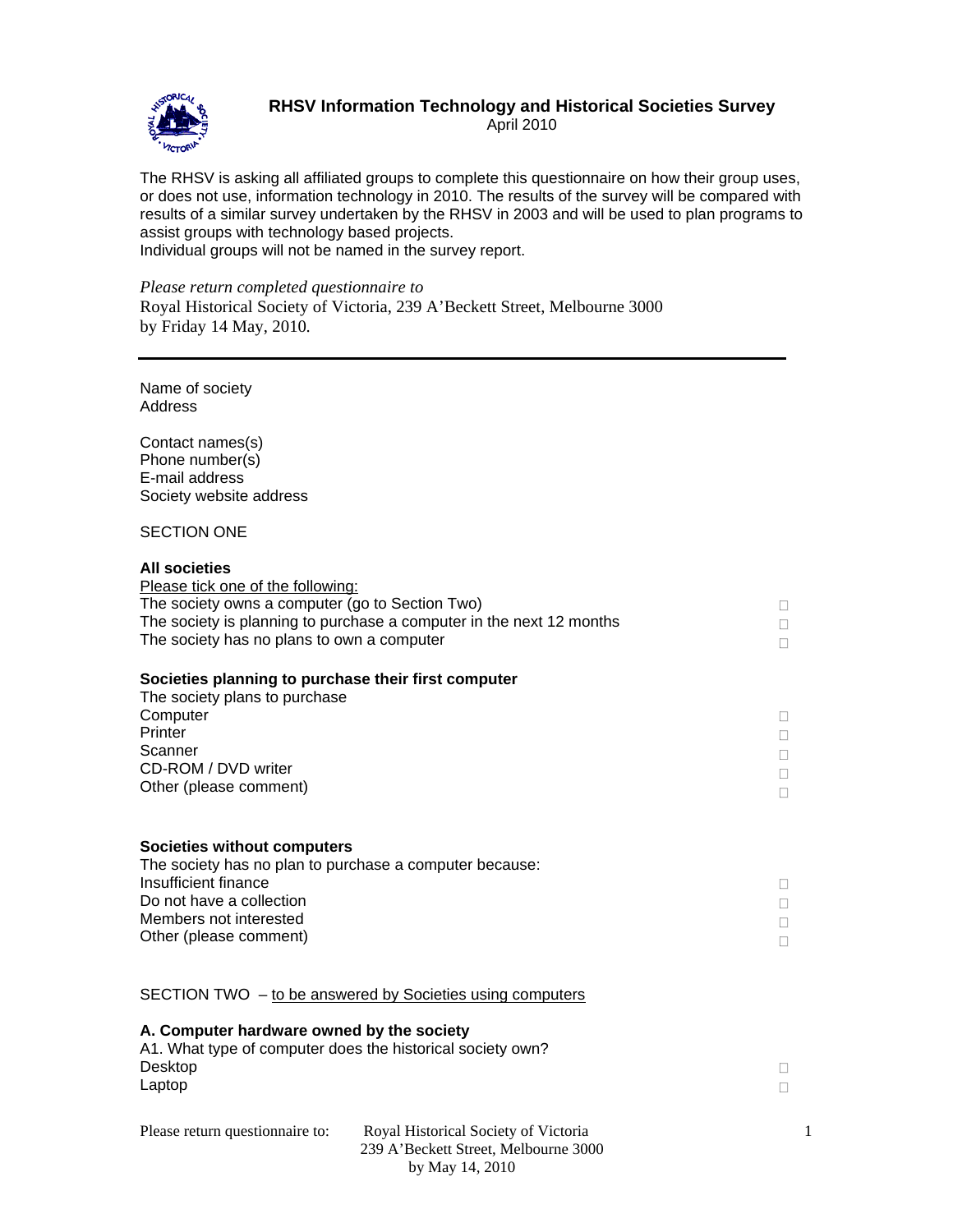| A2. What type of printer does the society own?<br>Inkjet                                                                                                       |                                      |                                      |                        | Ц                                  |
|----------------------------------------------------------------------------------------------------------------------------------------------------------------|--------------------------------------|--------------------------------------|------------------------|------------------------------------|
| Laser<br>Other (please specify)                                                                                                                                |                                      |                                      |                        | $\Box$                             |
| The society does not own a printer                                                                                                                             |                                      |                                      |                        | $\Box$<br>$\Box$                   |
| A3. Does the society own a scanner?<br>A4. Does the society own a CD-ROM / DVD burner?<br>A6. What back-up system does the society use?<br>CD-ROM / DVD burner |                                      |                                      | Yes ⊓<br>Yes $\square$ | No <sub>1</sub><br>No <sub>1</sub> |
| <b>USB drives</b><br><b>External hard drives</b><br>Floppy disks                                                                                               |                                      |                                      |                        | Ω.<br>$\Box$<br>$\Box$<br>$\Box$   |
| Other (please specify)                                                                                                                                         |                                      |                                      |                        | $\Box$                             |
| <b>B. Use of computers by societies</b><br>B1. Computers at the historical society are used for:                                                               |                                      |                                      |                        |                                    |
| Cataloguing<br>Indexing projects                                                                                                                               |                                      |                                      |                        | $\Box$<br>$\Box$                   |
| Administration<br>Newsletters and other publications<br>Internet access                                                                                        |                                      |                                      |                        | $\Box$<br>$\Box$<br>$\Box$         |
| Other (please specify)                                                                                                                                         |                                      |                                      |                        | $\Box$                             |
| B2. If the society has a scanner, items scanned are:<br>Photographs                                                                                            |                                      |                                      |                        | Ω.                                 |
| Slides / negatives<br>Documents - use OCR<br>Other (please specify)                                                                                            |                                      |                                      |                        | $\Box$<br>$\Box$<br>$\Box$         |
| C. Use of members computers at home for society projects<br>Members use home computers for:                                                                    |                                      |                                      |                        |                                    |
| Cataloguing<br>Indexing projects<br>Administration                                                                                                             |                                      |                                      |                        | Ω.<br>$\Box$<br>$\Box$             |
| Newsletters and other publications<br>Internet access                                                                                                          |                                      |                                      |                        | $\Box$<br>$\Box$                   |
| Other (please specify)                                                                                                                                         |                                      |                                      |                        | $\Box$                             |
| <b>D. Collection Management</b><br>D1. Collection management (cataloguing) program used:<br>Inmagic Plus                                                       |                                      |                                      |                        | Ц                                  |
| Inmagic DB TextWorks<br><b>Collections Mosaic</b><br><b>FileMaker Pro</b>                                                                                      |                                      |                                      |                        | $\Box$<br>L.<br>$\Box$             |
| Access<br>Excel<br>Heritage VI                                                                                                                                 |                                      |                                      |                        | u<br>u                             |
| <b>Claris Works</b><br><b>Microsoft Works</b>                                                                                                                  |                                      |                                      |                        | u<br>0<br>0                        |
| Other (please name)<br>Not using computers for cataloguing                                                                                                     |                                      |                                      |                        | 0                                  |
| D2. If Inmagic DB TextWorks is used, name the version                                                                                                          |                                      |                                      |                        |                                    |
| D3. Types of items in the computer catalogue:                                                                                                                  |                                      |                                      |                        |                                    |
| Please return questionnaire to:                                                                                                                                | Royal Historical Society of Victoria | 239 A'Beckett Street, Melbourne 3000 |                        |                                    |

by May 14, 2010

2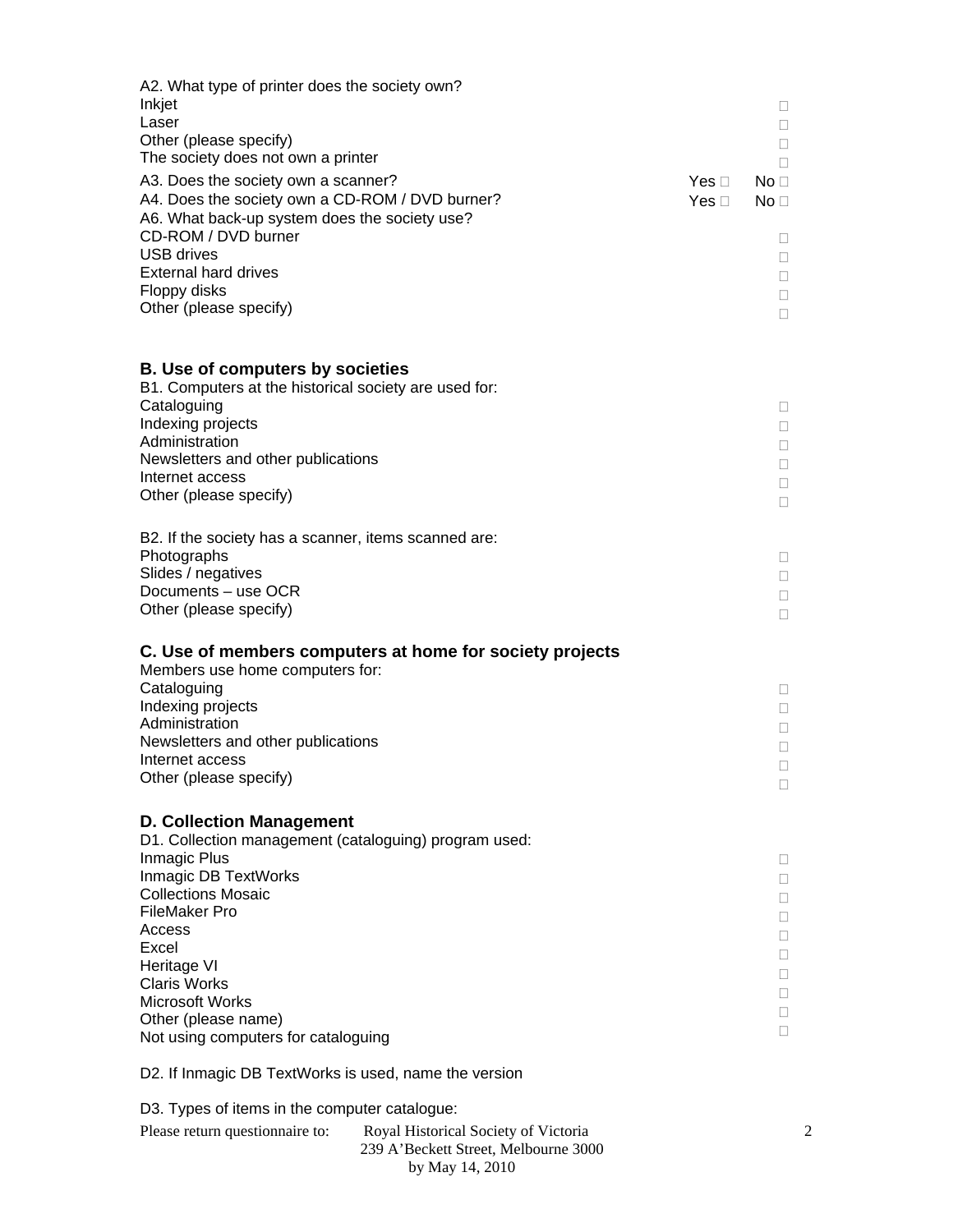| <b>Books</b><br>Documents<br>Photographs<br>Ephemera<br>Maps<br>Audio tapes<br>Videotapes<br>Artifacts<br>Other (please specify)                                                                                                                                                                 |                                        | $\Box$<br>□<br>□<br>□<br>□<br>□<br>□<br>П |
|--------------------------------------------------------------------------------------------------------------------------------------------------------------------------------------------------------------------------------------------------------------------------------------------------|----------------------------------------|-------------------------------------------|
| D4. Society records are made available to the public by:<br>Staff searching computer for researchers at the society<br>Researchers using a read-only version of the database at the society<br>Researchers using a read-only version of the database at the local library (or<br>other location) | Yes $\Box$<br>Yes $\Box$<br>Yes $\Box$ | No <sub>1</sub><br>No <sub>1</sub>        |
| Local history database available on the Internet                                                                                                                                                                                                                                                 | Yes $\Box$                             | No <sub>1</sub><br>No ⊟                   |
| E. Backing up files<br>E1. How often does the society back-up recent computer entries?<br>Each time computer used<br>Weekly<br>Monthly<br>Other<br>E2. How often does the society back-up entire database?<br>Each time computer used<br>Weekly<br>Monthly<br>Other (please specify)             |                                        | □<br>□<br>□<br>П<br>$\Box$<br>□<br>□<br>П |
| E3. How many copies of the back-up files are saved?<br>E4. Are the back-up files stored off site?                                                                                                                                                                                                | Yes $\square$                          | No <sub>1</sub>                           |
| <b>F. Future plans</b><br>F1. Is the society planning to upgrade (or purchase additional) computer<br>hardware during the next 12 months?<br>F2. If yes, what type of computer hardware is the historical society planning<br>to purchase?                                                       | Yes $\square$                          | No <sub>1</sub>                           |
| F3. Is your historical society planning to upgrade (or purchase additional)<br>computer software during the next 12 months?<br>F4. If yes, what type of computer software is the historical society planning to<br>purchase?                                                                     | Yes $\square$                          | No <sub>1</sub>                           |
| SECTION THREE - to be answered by all societies                                                                                                                                                                                                                                                  |                                        |                                           |
| <b>G. Website</b><br>G1. The society has its own website<br>If yes, provide URL                                                                                                                                                                                                                  | Yes $\square$                          | $No \square$                              |
| G2. The society has a page as part of the website of another organisation?<br>If yes, provide URL                                                                                                                                                                                                | Yes $\square$                          | No <sub>1</sub>                           |
| G4. If society has a website, what features are included?<br>Please return questionnaire to: Royal Historical Society of Victoria                                                                                                                                                                |                                        |                                           |

| Please return question aire to: | Royal Historical Society of Victoria |
|---------------------------------|--------------------------------------|
|                                 | 239 A'Beckett Street, Melbourne 3000 |
|                                 | by May 14, 2010                      |